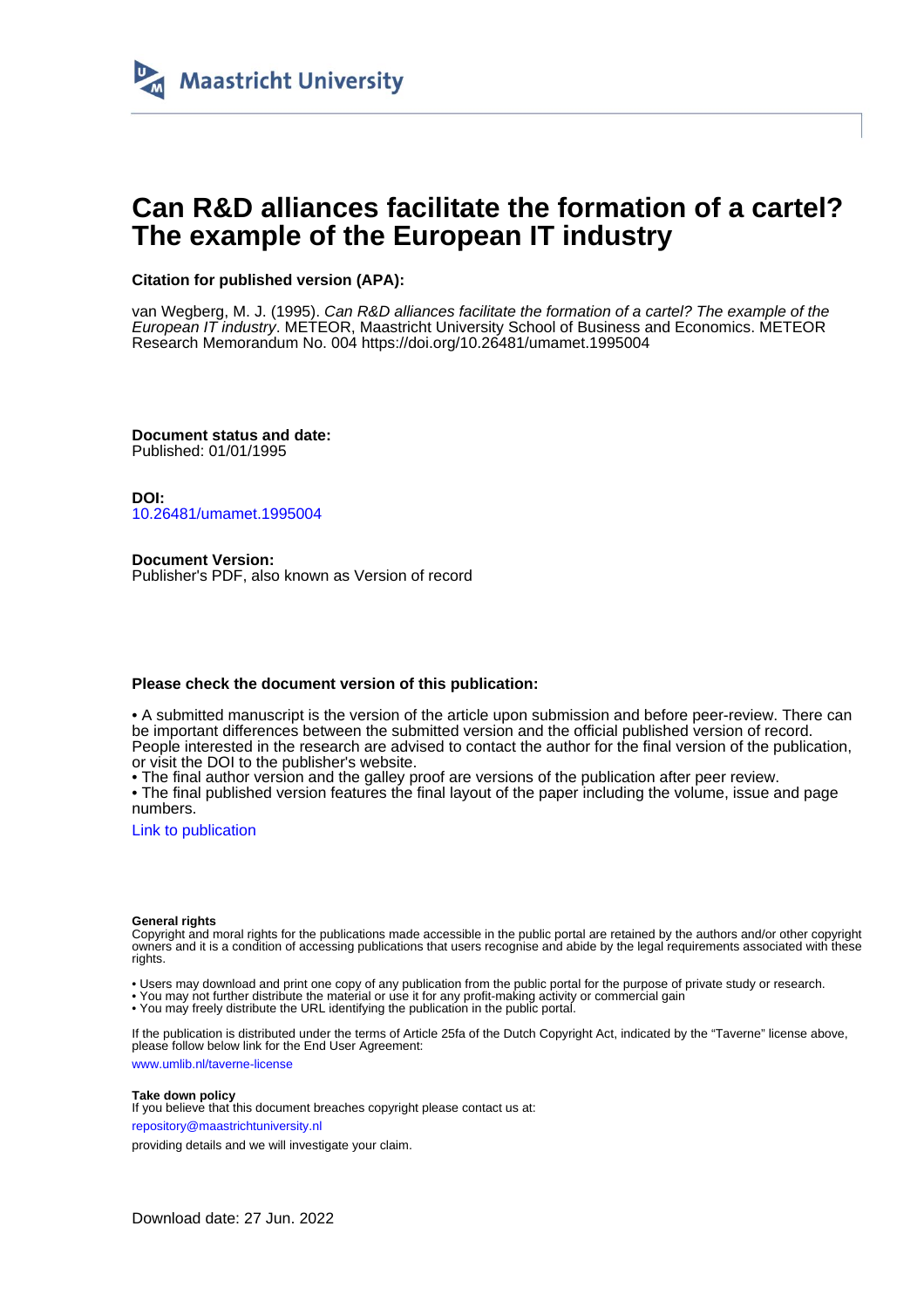Can R&D Alliances Facilitate the Formation of a Cartel?

The Example of the European IT Industry

*by*

M. van Wegberg\*

 $\frac{444}{\sqrt{2}}$ where this fear holds. market. Alliances then point to emerging<br>cartels. The paper explores the conditions market. Alliances then point to emerging market. The alliances may, however,<br>stimulate fims to collude in the product it expects that these stimulate K&D<br>investments, and guarantee that the<br>cooperating fimms compete in the product It expects that these stimulate R&D<br>investments, and guarantee that the<br>cooperating fimes compete in the product by a merger or an K&D antance. The<br>European Union stimulates R&D alliances.  $\overline{a}$ A a may coolumate their K&D decisions<br>by a merger or an R&D alliance. The Firms may coordinate their R&D decisions where this tear holds. aaaaa ahaa It expects that these stimulate R&D nese sumun<br>guarantee<br>ampete in t AAAA AAAA AAAA AAAA AAAA AAAA AAAA AAAA AAAA AAAA AAAA AAAA AAAA AAAA AAAA AAAA AAAA AAAA AAAA AAAA that AAAA AAAA AAAA AAAA AAAA AAAA AAAA AAAA AAAA AAAA the AAAA AAAA AAAA AAAA AAAA AAAA AAAA AAAA AAAA AAAA AAAA AAAA AAAA AAAA AAAA AAAA AAAA AAAA AAAA AAAA AAAA AAAA AAAA AAAA AAAA AAAA AAAA AAAA AAAA AAAA AAAA AAAA AAAA AAAA AAAA AAAA AAAA market. The alliances may, however,

AAAA

AAAA

JEL Codes: L13, L14, L63, L86, L96

March, 1995

\* Faculty of Economics and Business Administration, Rijksuniversiteit Limburg, P.O. Box 616, 6200 MD Maastricht, The Netherlands. Tel. +31 43 883654. Fax: +31 43 258495. E-mail: M.vanWegberg@MW.RuLimburg.nl. A grant from the Dutch science foundation NWO supported this study.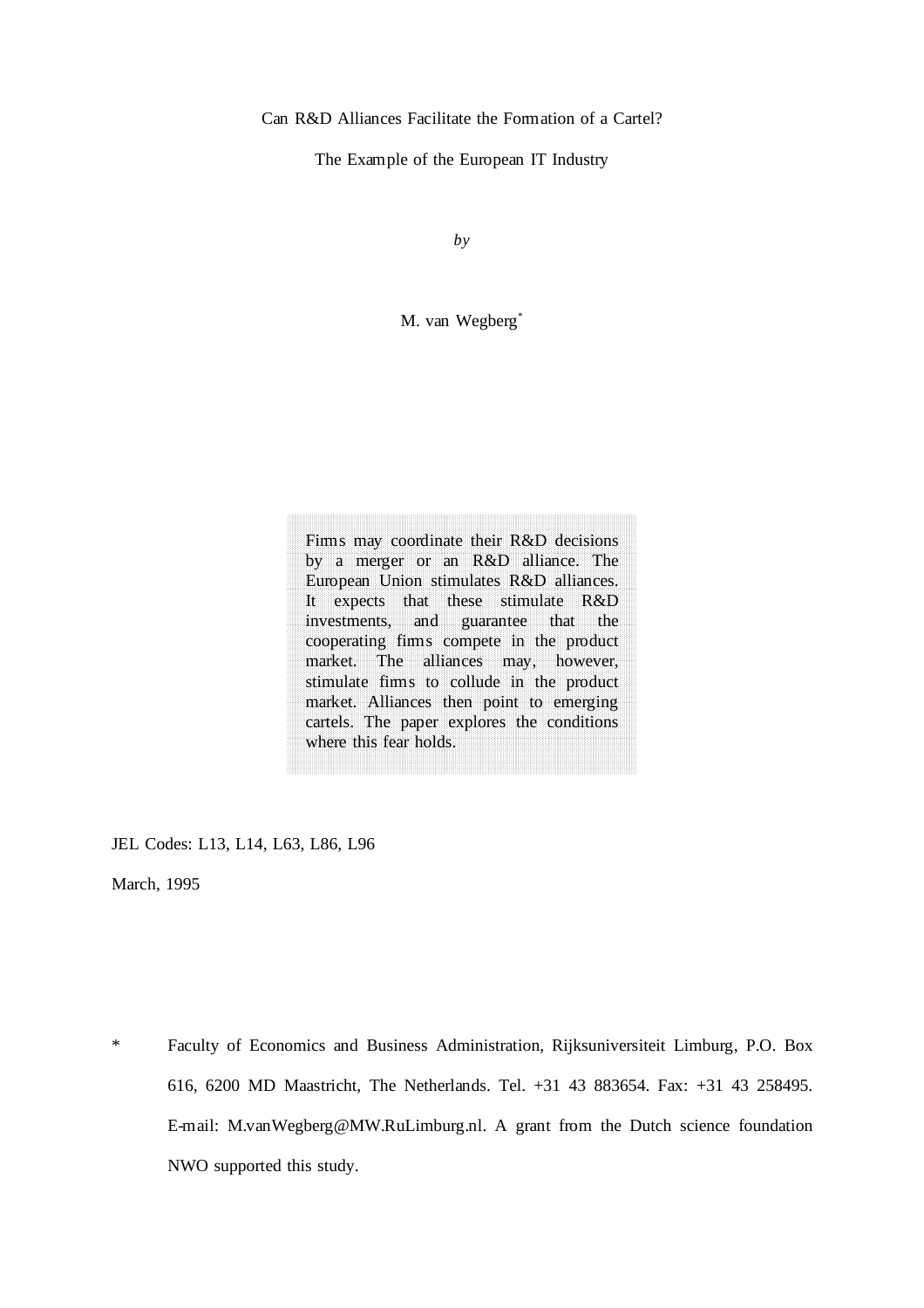## **1. Introduction**

 $\overline{a}$ 

The increasing numbers of R&D alliances in, for example, the European Information Technology industries show ample cases where the same firms meet each other over and over again as they conclude one alliance after the other. Alliances may facilitate the formation of (implicit) cartels among them. This paper discusses some evidence and explores this intuition by modelling the effect of alliances on product market competition in comparison with the effect of mergers..

The 1980s witnessed a growth in the number of technology alliances among European firms. This is especially striking in information technology (IT). Networks were created of private technology alliances, along-side with EC-organised (and subsidized) alliances. Hagedoorn and Schakenraad (1993) show that both networks created close links among Europe's leading IT firms. In particular twelve European leading IT firms forged ever closer links by means of cooperative R&D links.<sup>1</sup> These Big Twelve participated in the Round Table that ushered in the ESPRIT programme, the European Strategic Programme for Research and Development in Information Technologies. A related programme is RACE (Research and development in Advanced Communications technologies for Europe), a spin-off of ESPRIT. Including Eureka projects, Information Technologies account for 64% (589) of the 920 joint cost-sharing technology projects listed in the Merit-Cati database over the period 1983 to 1989. Hagedoorn and Schakenraad (1993) are able to demonstrate that the intensity by which a firm participates in private R&D technology links is a significant explanatory variable for its participation in the European cost-sharing programmes. That is, 'these subsidized R&D networks are added to already existing or emerging private networks.' (op. cit., p. 387) The authors add, 'European cost-sharing programmes, as developed during the 1980s, appear to play a role in a process of gradual concentration of the

<sup>1.</sup> These were AEG, Bull, CGE, GEC, ICL, Nixdorf, Olivetti, Philips, Plessey, Siemens, STET, and Thomson (Hagedoorn and Schakenraad, 1993).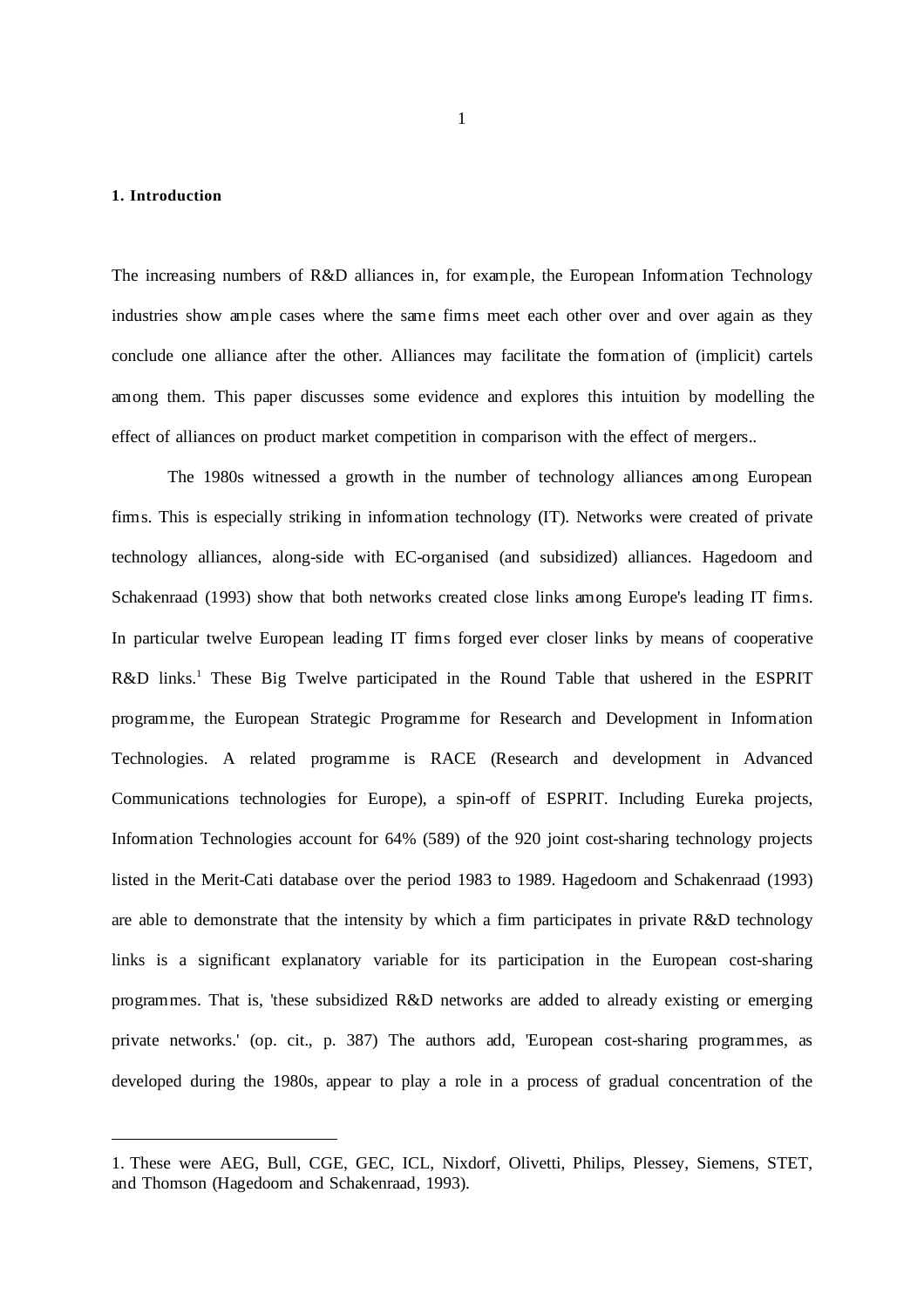European information technology industry towards a wide-oligopolistic structure in which only a relatively small number of large European companies play an important role.' (p. 387)

A corollary of this point of view is that alliances may facilitate the formation of a cartel. Mytelka (1995) argues that European IT firms did indeed more or less deliberately forge closer links. They were losing market share over the 1980s. To counter this, they set out to coordinate their strategies to catch up on their U.S. and Japanese rivals. Part of their strategy was to develop themselves from national champions into European firms. They also needed better access to new technology, while rethinking their product portfolios. The R&D alliances served the obvious purpose of developing much needed new technology. They also, according to Mytelka, served the additional purposes of helping to coordinate the catching up strategies. She argues that by the beginning of the 1990s the cartel unravelled. The IT firms had failed to cooperate with the potential (industrial) users of their technologies. For several European firms, their constant need to reorganize prevented a commitment to their European partnerships, witnessing the policy changes by firms such as Philips, Olivetti and Bull. Some of the Big Twelve lost their independence: AEG to Daimler Benz, Nixdorf to Siemens, Plessey to GEC Siemens, and ICL to Fujitsu. Many turned to non-European firms as sources of technology (*e.g.*, Olivetti and Siemens).

The aim of this paper is to explore the proposition that R&D alliances aid the formation of a cartel within a game-theoretical formulation. A model compares the strategic implications of an alliance to those of a merger, which is an alternative way to coordinate R&D decisions. The guiding hypothesis is that unlike a merger, an R&D alliance may stimulate tacit collusion. The next section discusses some relevant theories. The subsequent sections develop the model. The results contain the conditions where the hypothesis holds, that a merger disrupts collusion, whereas an alliance sustains collusion. The appraisal offers a feedback to the discussion about the IT industry, and cartel formation in the European IT industry.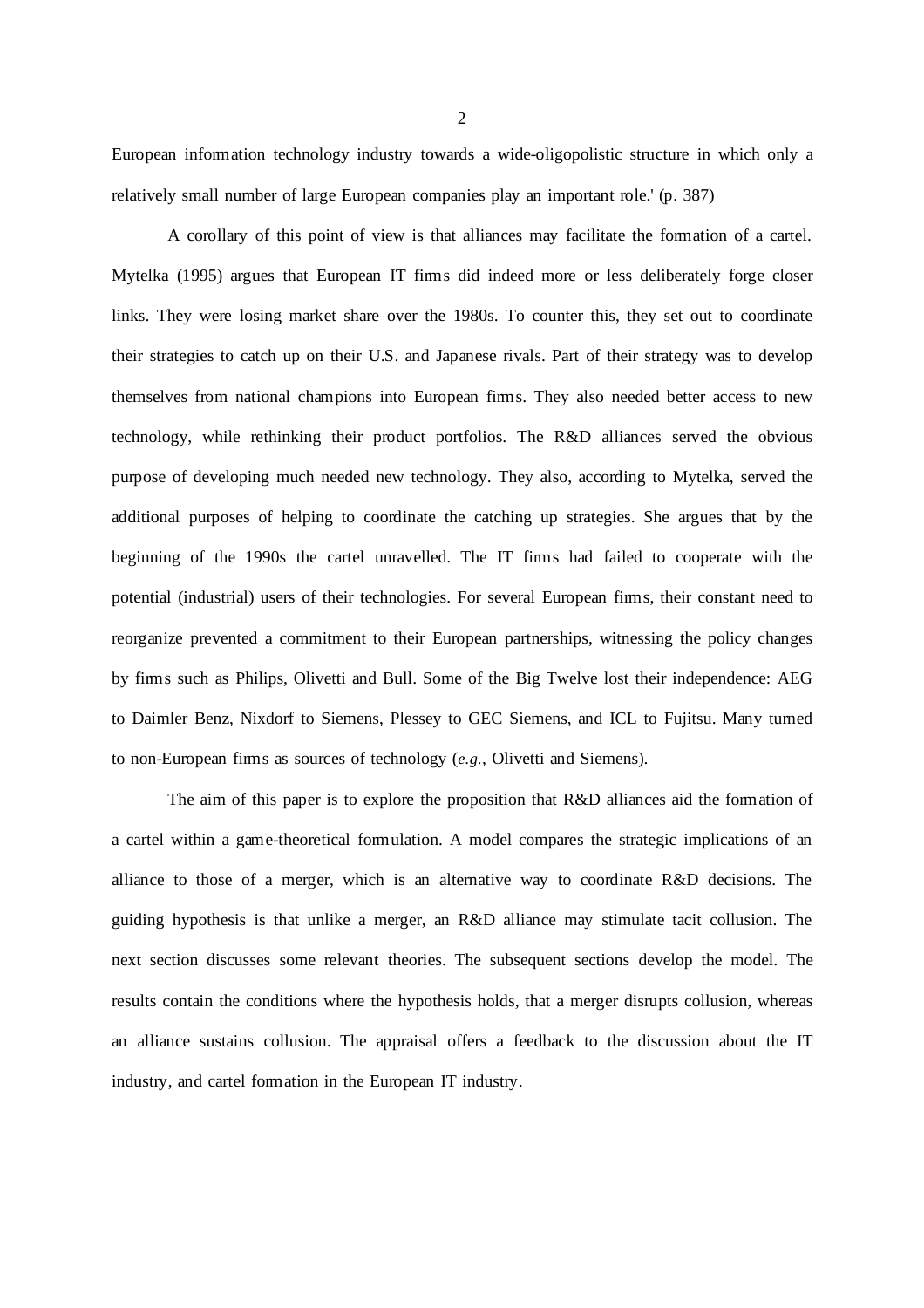3

#### **2. Literature about R&D Alliances, Merger, and Cartels**

The object of this paper draws together three often separate fields of analysis in industrial organisation: merger, cartels, and R&D alliances. Mergers raise an industry's level of concentration. High concentration levels may be conducive to collusion, which would explain the positive effect of concentration on profit rates. Combining these insights, industrial economists used to think that mergers would promote collusion (or tacit cartels). Davidson and Deneckere (1984) reassessed this idea. They explore a merger by M firms among N symmetrical firms in a homogeneous good Cournot oligopoly. They argue that the merger may disrupt collusion. In a non-cooperative context, firms sustain collusion by a threat to revert to competition if a firm defects from the collusion. This threat is more severe, the lower the profits firms will earn in competition. The effect of a merger is that it *raises* the profits in competition (by creating market power), thus *reducing* the threat value of a reversal to competition. The latter effect weakens the cartel, and may destroy it. If firms anticipate this, they face the choice between either merger (and thus competition, among a reduced number of firms) or collusion (by a larger number of firms). This is an important insight, that drives much of the results of this paper.

Now turn to R&D. Firms may benefit from coordinating their R&D choices. There are strategic reasons for this, as R&D may affect production costs (through process innovations), and costs in turn affect competition in the product market. Know how may leak to other firms, in other words, R&D may have positive spillovers on other firms. This provides firms with an additional motive to coordinate their R&D decisions: to internalize these externalities. Two ways to coordinate R&D decisions have received considerable attention in the 1980s and 1990s: merger and R&D alliances. Consider some empirical evidence.

Chakrabarti, Hauschildt and Süverkrüp (1994) conclude from the literature that technology ranks in the middle of the strategic considerations of acquisitions (behind motives such as market dominance, market shares, and cost reduction). In a sample of 86 German-American foreign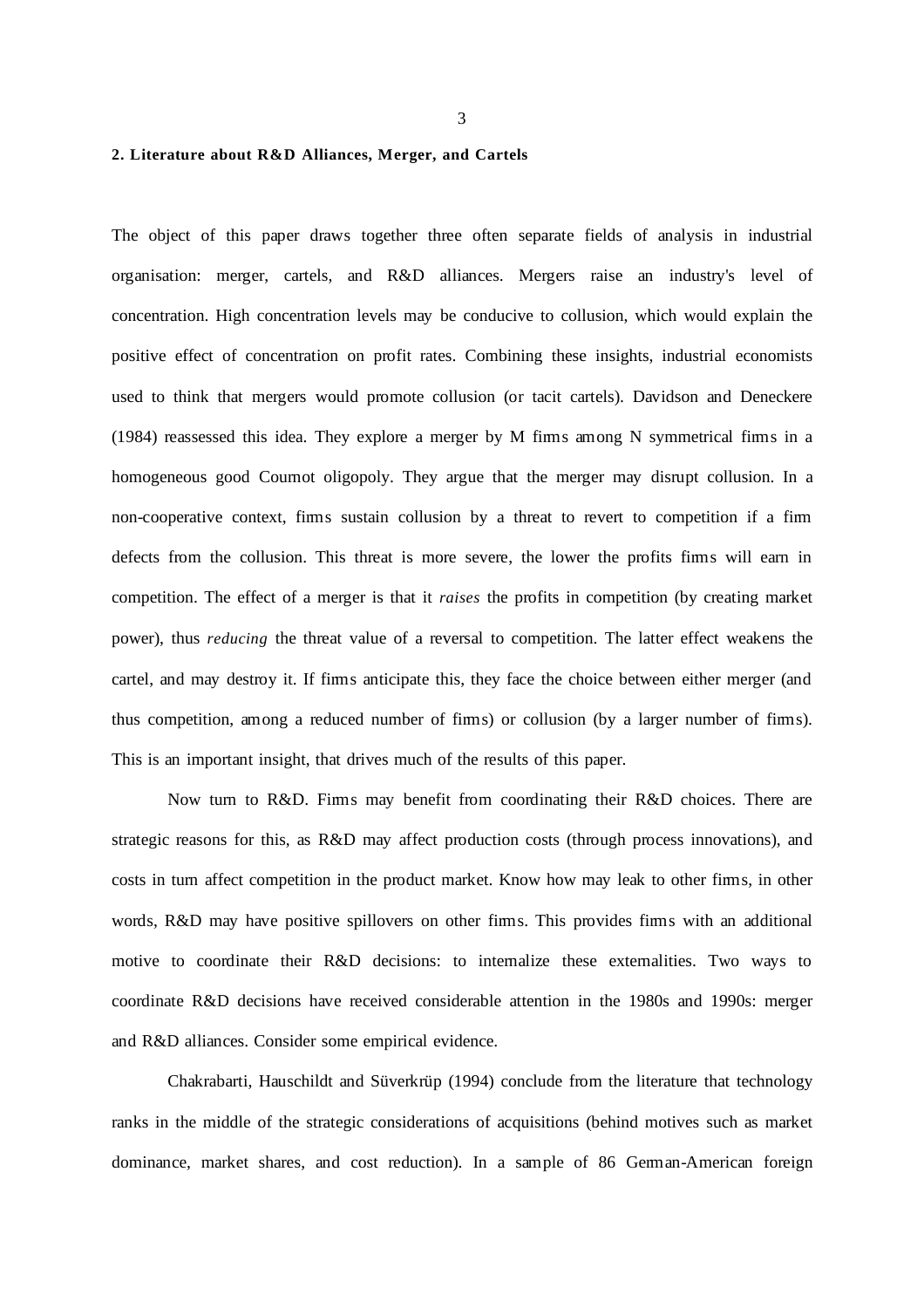acquisitions in 1978-1987, they distinguish the acquirers in four groups on the basis of their motives: market-oriented entrepreneurs, short-term profit seekers, technology acquirers and preemptive market protectors. The latter two are interested in technology transfers, and are mainly located in high-tech industries. Technology plays a large part in some but not all mergers, therefore. The same holds for alliances. For example, in a Belgian database of alliances, research and development appeared the motive (or functional activity) for 20.9% of the non-Belgian alliances, and 25.3% for the Belgian alliances (*i.e.*, alliances which include at least one Belgian firm) (Veugelers, 1993, p. 7).

In these cases, mergers and alliances are substitute sources of technology coordination. This is confirmed by Link and Bauer (1989), who found that (according to the managers involved) mergers and alliances were (on average) less important sources of technology than own R&D but more important than licensing. Comparing the managers' views in 1982 to the ones in 1985, they also found that mergers decreased in importance as a source of technology, whereas cooperative research increased in importance.

The choice between merger and alliance depends on their salient differences. Industrial economists stress one in particular. An alliance is topical: it coordinates a particular objective or project. A merger or acquisition, instead, allows the firms to coordinate *all* decisions, from precompetitive decisions about R&D to product market decisions. D'Aspremont and Jacquemin (1988) and De Bondt and Veugelers (1991) analyze the implications of this in the following setting. Two firms compete in the product market as Cournot duopolists (with heterogeneous products). They also do R&D, which reduces their marginal costs, and thus affects their subsequent decisions about output levels. Each firm's R&D has a positive spillover on the other firm's know how, and thus reduces *its* marginal cost level as well. Both firms may compete both in R&D and, subsequently, in output levels. If they form an R&D alliance, they coordinate their R&D decisions, while competing in the product market. If they merge, they coordinate both their R&D and output decisions (a merger). D'Aspremont and Jacquemin (1988) and De Bondt and Veugelers (1991)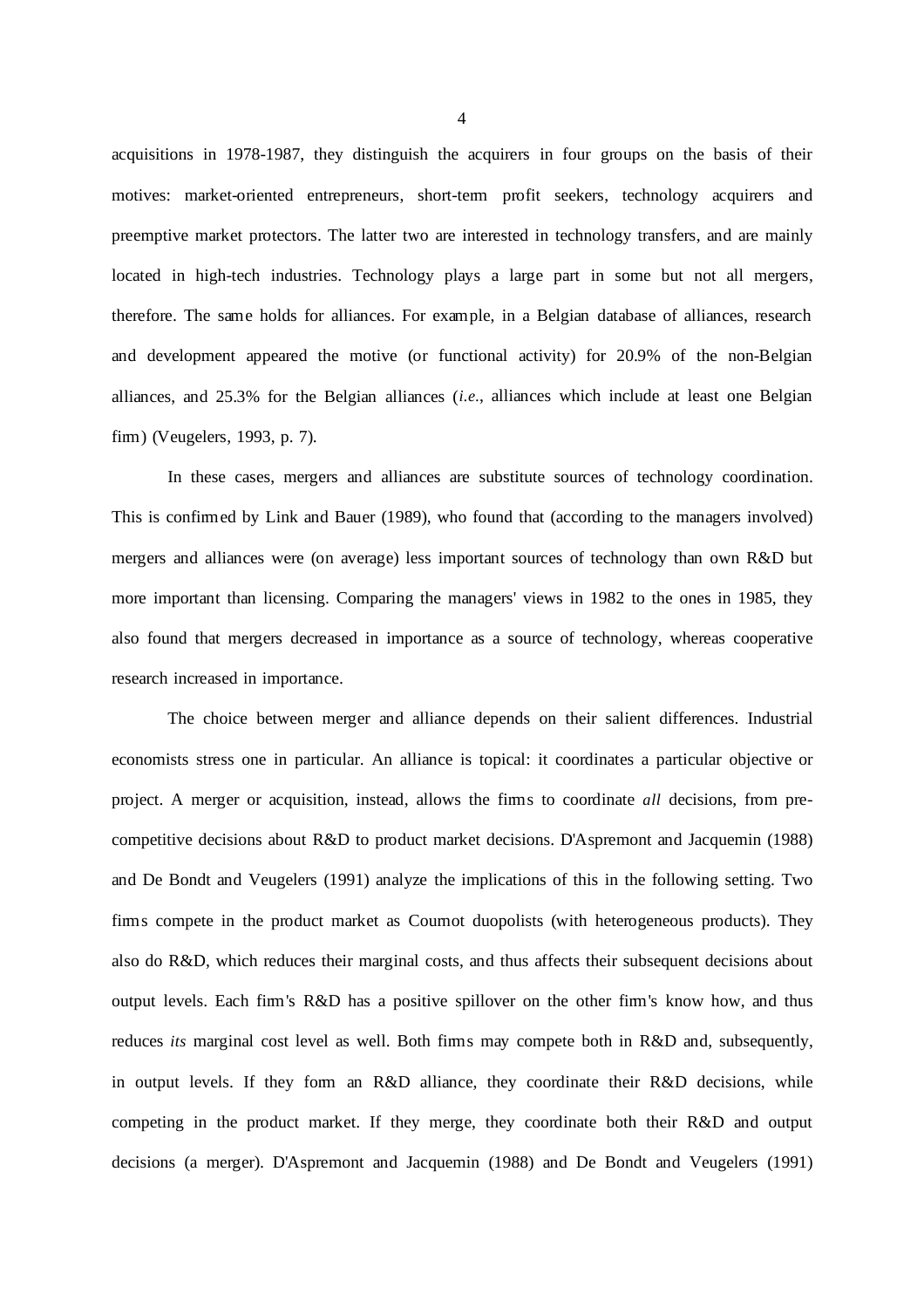show that the greater degree of coordination achieved by the merger means that it is more profitable than an alliance.

In order to understand the effects of an R&D alliance on cartel formation we need to integrate the insights from the merger/collusion literature with the merger/R&D alliance literature. We do so in a three-stage game. In the first stage, the firms merge or form an alliance. In the second stage, they choose R&D levels. In the third stage, given the outcomes of the previous stages, they choose output levels. The product market allows for the possibility of collusion. The next sections discuss these stages, beginning with the last one.

## **3. Assumptions of the Model**

Consider three heterogeneous products  $(i = 1..3)$ , with a price:

$$
(1) \tP_i = a - q_i - bQ_i,
$$

where  $q_i$  is firm i's output level, and  $Q_i$  is the aggregate output level of firm i's rivals. Products are complements if  $b < 0$ , substitutes if  $b > 0$ , and homogeneous if  $b = 1$ . Marginal costs are constant at  $c_i$  (i = 1..3). Profits per product are

(2) 
$$
\pi_i = (a-c_i-q_i-bQ_i)q_i.
$$

Firms 1 and 2 may merge, hence there are either two or three firms in the market. If firms 1 and 2 merge, they create a multiproduct firm, as the merged firm continues to supply both products. To focus on the decision by firms 1 and 2 to merge or, alternatively, to form an alliance, assume that only they do R&D. Thus firm 3 is a non-merging, non-innovating rival (for convenience).

The model is dynamic with the following time structure. At  $t = 0$ , firms 1 and 2 decide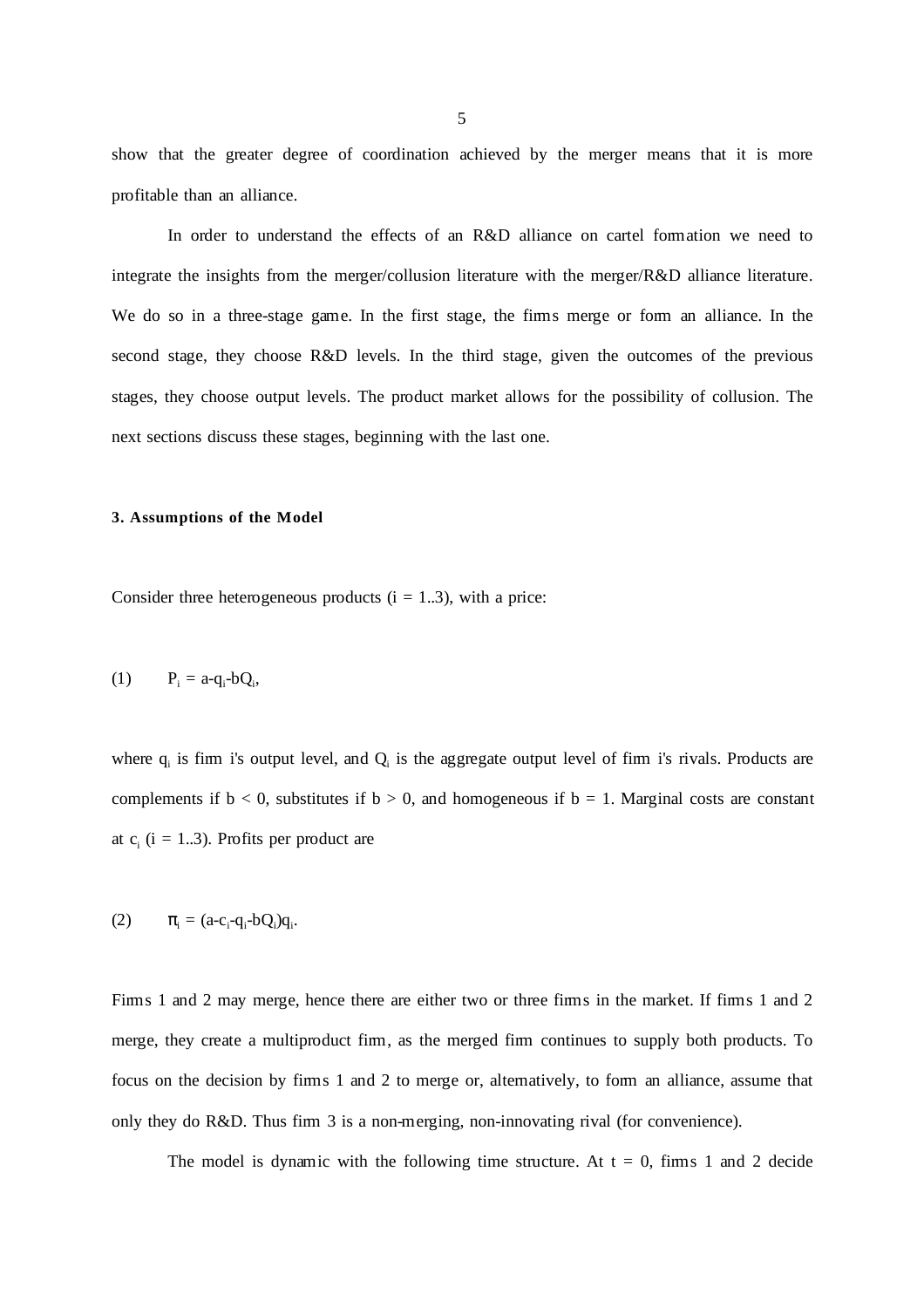about the R&D levels. At  $t = 1$ , they introduce their innovation. They meet firm 3 in the product market. They may either collude with firm 3 or compete. This interaction repeats itself through time from period 1 onwards (an infinite repeated game).

Collusion introduces a time element in product market competition. This is inherent in the idea of collusion by non-cooperative firms. In a non-cooperative context, each individual firm gains from unilateral defection (by increasing the output relative to the collusive output levels). Collusion can only be sustained by the threat to react to defection in the current period by a punishment in the subsequent periods. Assume for convenience that firms support collusion by a grim trigger strategy. That is, if a firm defects from the collusive output levels,  $q_i^c$ , the other(s) punish it in the subsequent period by returning to the Cournot equilibrium, with Cournot output levels  $q_i^P$ . They stay there forever. Firms discount future revenues with an interest rate *r*. The discounted profits from collusion starting at period 1 are  $\pi_i^{C_n} + \pi_i^{C_n}/r$ , where the superscript C refers to collusion and  $n (= 2 \text{ or } 3)$  refers to the number of firms. If firm *i* cheats (defects) its colluding rivals at period 1, it will be punished from period 2 onwards. Its discounted profits (at  $t = 1$ ) are  $\pi_i^{Dn} + \pi_i^{Pn}/r$ , where superscript D refers to cheating, and P to punishment (= the Cournot oligopoly). Firm *i* will collude if and only if  $\pi_i^{C_n} + \pi_i^{C_n}/r \ge \pi_i^{D_n} + \pi_i^{P_n}/r$ , that is,

(3) *Collision if* 
$$
r \leq \frac{\pi_i^{C_n} - \pi_i^{P_n}}{\pi_i^{D_n} - \pi_i^{C_n}}
$$
.

If equation (3) holds for all firms, the firms collude. At  $t = 1$ , the discounted profit flow of firm *i* thus equals  $\pi_i^C(1+1/r)$ . If equation (3) fails to hold for at least one firm, the firms compete instead.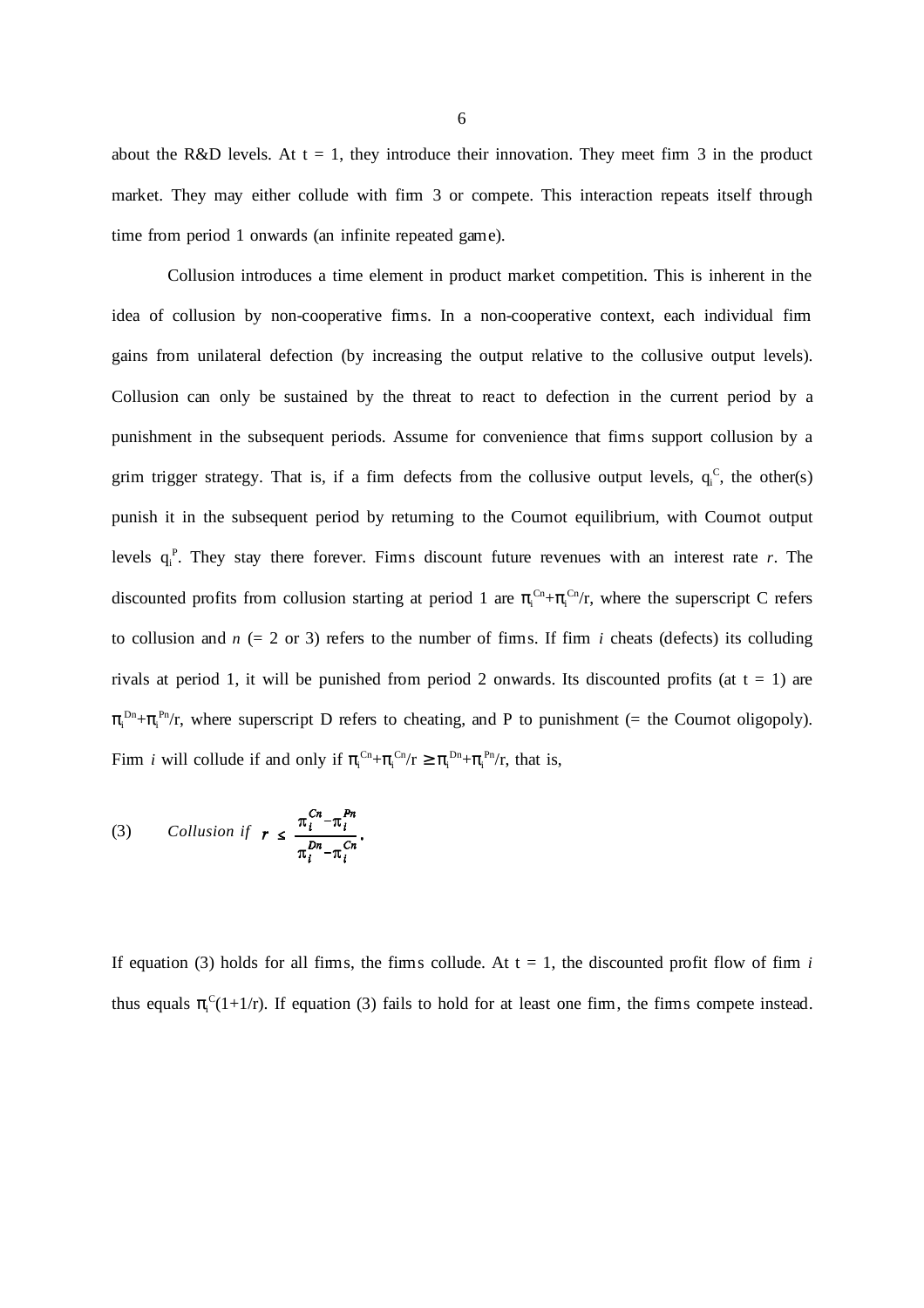The discounted profit flow is  $\pi_i^P(1+1/r)^2$ . Now consider R&D at t = 0. The effect of R&D is to reduce marginal costs (process innovations):

(4) 
$$
c_i = c-X_i
$$
 (i = 1, 2),

where  $X_i$  is the *effective R&D* or knowledge base. It results from R&D as follows:

$$
(5) \qquad X_i = x_i + \beta x_j,
$$

where  $\beta \in [0,1)$  is the spillover term, and  $x_i(x_j)$  is firm i's (j's) R&D level (i, j = 1, 2; i  $\neq$  j). Due to (unintentional) leaks, firm j's R&D spills over to increase firm i's knowledge level (if  $β > 0$ ). To express decreasing returns to R&D, R&D costs increase quadratic in R&D effort,  $(\Gamma/2)x_i^2$ (D'Aspremont and Jacquemin, 1988). The expected profit at  $t = 1$  is  $\pi_i^J(1+1/r)$ , where  $J = C$ (collusion) or  $J = P$  (Cournot competition). The expected profit at  $t = 0$  equals  $\pi_i^J(1/r)$  which gives the expected profit functions at period 0:

(6) 
$$
\Pi_i = \pi_i^J(1/r) - (\Gamma/2)x_i^2
$$
, where  $i = 1, 2, 3$  and  $J = C$ , P.

Maximization of this expression leads to the same outcome as maximization of:

$$
(7) \qquad \Pi_i = \pi_i^{\mathrm{J}} \text{-} (\gamma/2) x_i^{\mathrm{2}},
$$

 $\overline{a}$ 

<sup>2.</sup> The model thus assumes that demand for the product is constant, and the product has an infinite life. This assumption does not hold in dynamic industries, such as the IT industries. Note, however, that the interest rate *r* in the model can be interpreted as a function of the length of the time period, the time preference of the players (or the market interest rate) and a probability that the 'game' (*i.e.*, the product's life) ends in the current period (Rasmusen, 1989, p. 90). Short product life cycles (a high probability of a short life) thus translate in the model to a high interest rate *r*.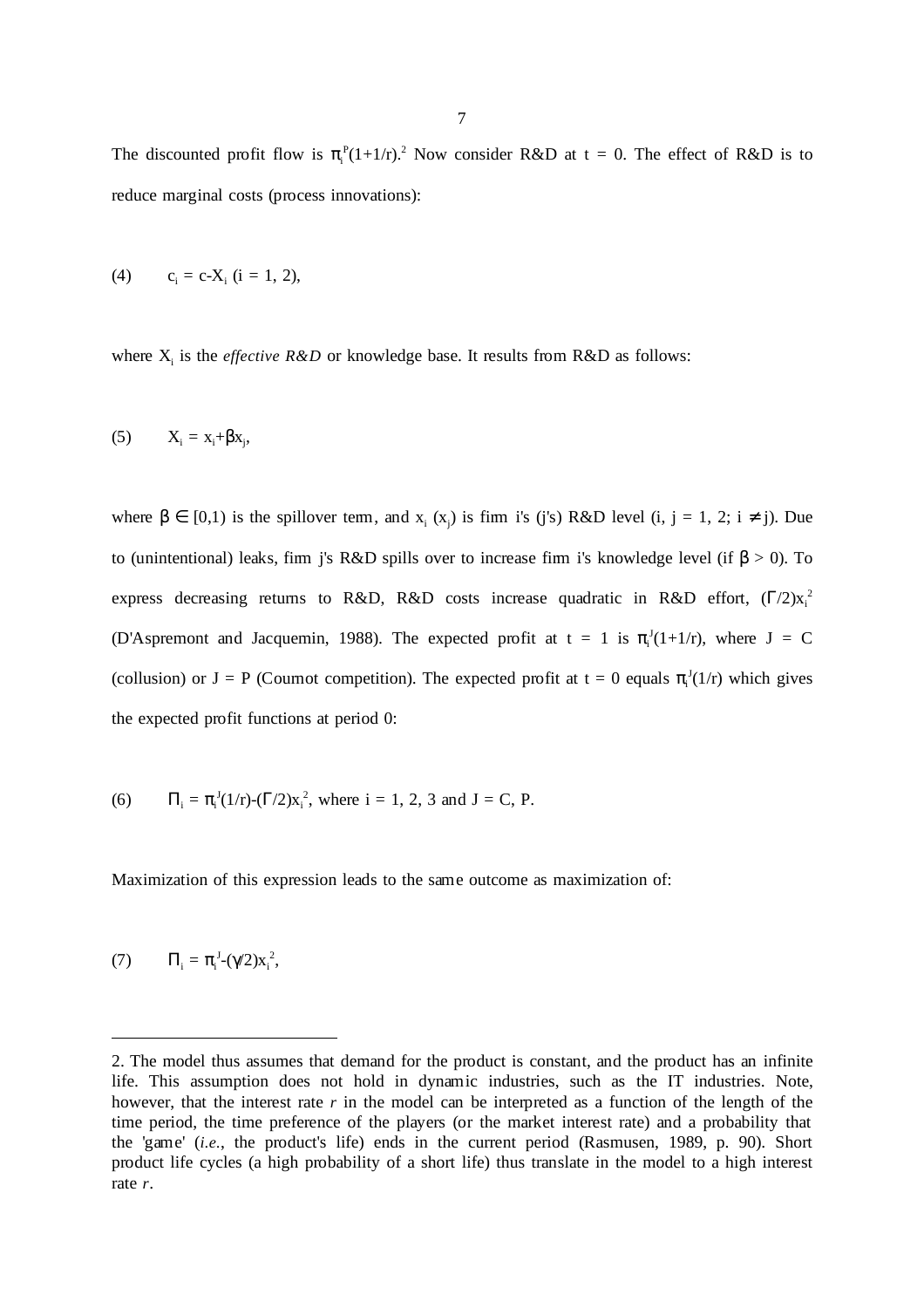where  $\gamma \equiv r\Gamma$ . We compare two cases: merger (firms 1 and 2 cooperate in both stages) and strategic alliance (1 and 2 cooperate only in the R&D stage). The resulting profits depend on four parameters: the demand parameter *b* (product substitutability), R&D parameters β and Γ, and the interest rate *r*.

## **4. The Third Stage of the Game: The Product Market**

This section considers two cases: in case 1, firms 1, 2 and 3 compete or collude, and case 2: firms 1 and 2 merged into a two-product firm, which competes or colludes with firm 3.

## **4.1. Case 1: No Merger**

This subsection explores the product market when the three firms compete. Three sub-cases emerge: case 1.a, where the three firms compete, case 1.b, where the three firms collude, and case 1.c where one firm cheats against the other two, who collude.

## *Case 1.a: Cournot 3-firm oligopoly*

The profit functions are as in equation (2). The first order condition for profit maximization is:

(8) 
$$
a-c_i-2q_i-bq_j-bq_k = 0.
$$

Solve this for the output levels:

(9) 
$$
q_i^{P3} = \frac{1}{2} \frac{(a-c_i)(b+2)-b(a-c_j+a-c_k)}{2+b-b^2}.
$$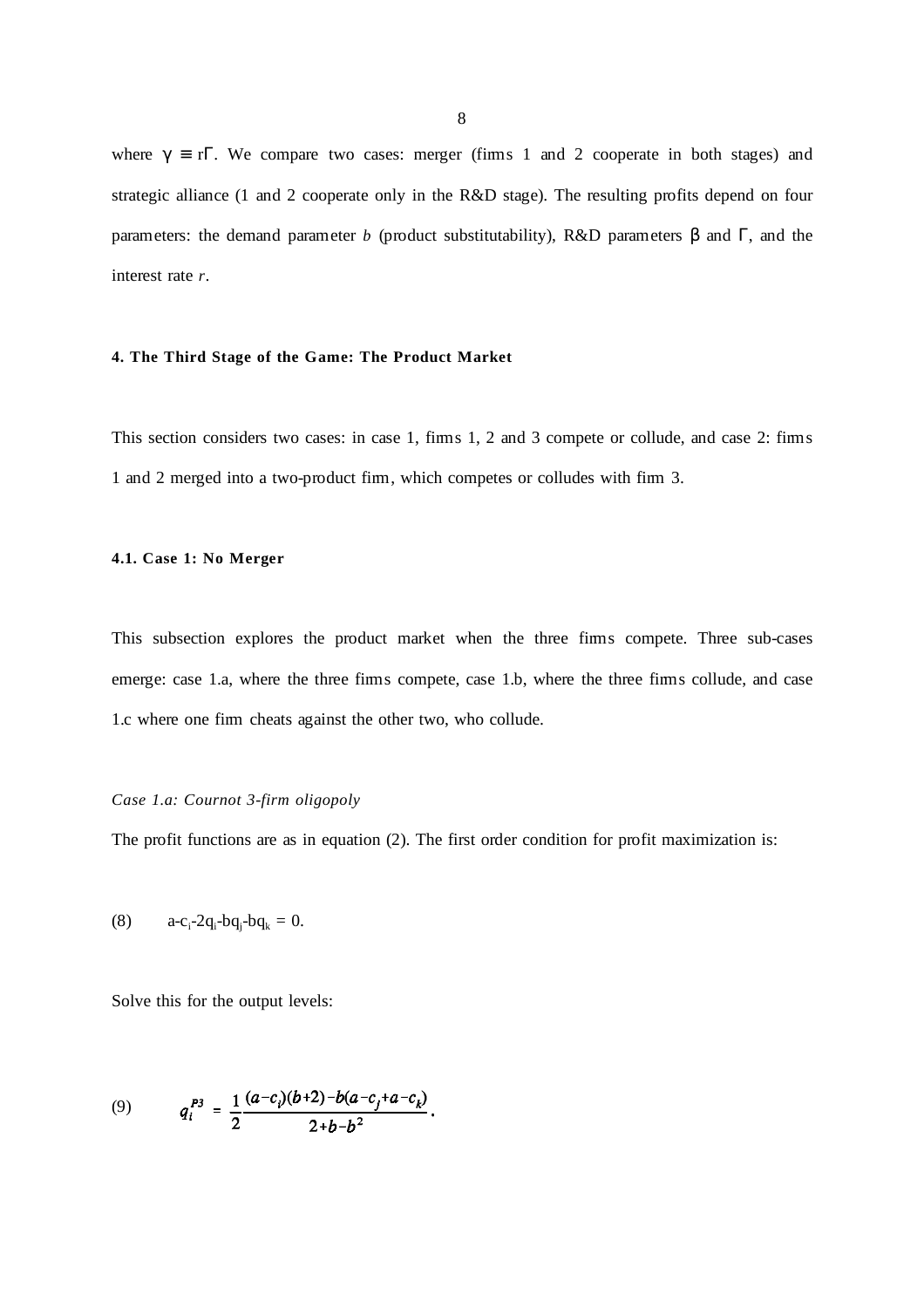The superscript P for punishment refers to Cournot competition, and the number three refers to the number of independent firms. Substitute these in the profit levels for the optimal profit levels:

(10) 
$$
\Pi_i^{P3} = \frac{1}{4} \frac{\left( (a-c_i)(b+2) - b(a-c_j + a-c_k) \right)^2}{(b+1)^2(b-2)^2}.
$$

### *Case 1.b: three-firm collusion*

The firms choose the output levels that maximize their joint profit  $(\Sigma_i^3 \pi_i)$ . The second order condition is satisfied by

$$
(11) \t-1/2 < b < 1.
$$

This assumption rules out 'close' complements and perfect substitutes. Standard computations give:

(12) 
$$
q_i^C = \frac{1}{2} \frac{(a-c_i)(1+b)-b(a-c_j+a-c_k)}{1+b-2b^2}.
$$

The superscript omits the number of firms as collusion in case 2 (a duopoly with the merged twoproduct firm) gives the same outcome: it too maximizes  $\Sigma_i^3 \pi_i$ . Output levels are certainly positive if  $-\frac{1}{2} < b \le 0$ . For the sake of the second stage of the game, I note the conditions for positive output levels if  $c_1 = c_2$  and  $0 < b$ :  $0 \le (a-c_3)(1+b) - 2b(a-c_1)$  and  $0 \le a-c_1-b(a-c_3)$ . Define  $d_1 \equiv (a-b)(a-c_1)$  $c_1$ /(a-c<sub>3</sub>). These conditions amount to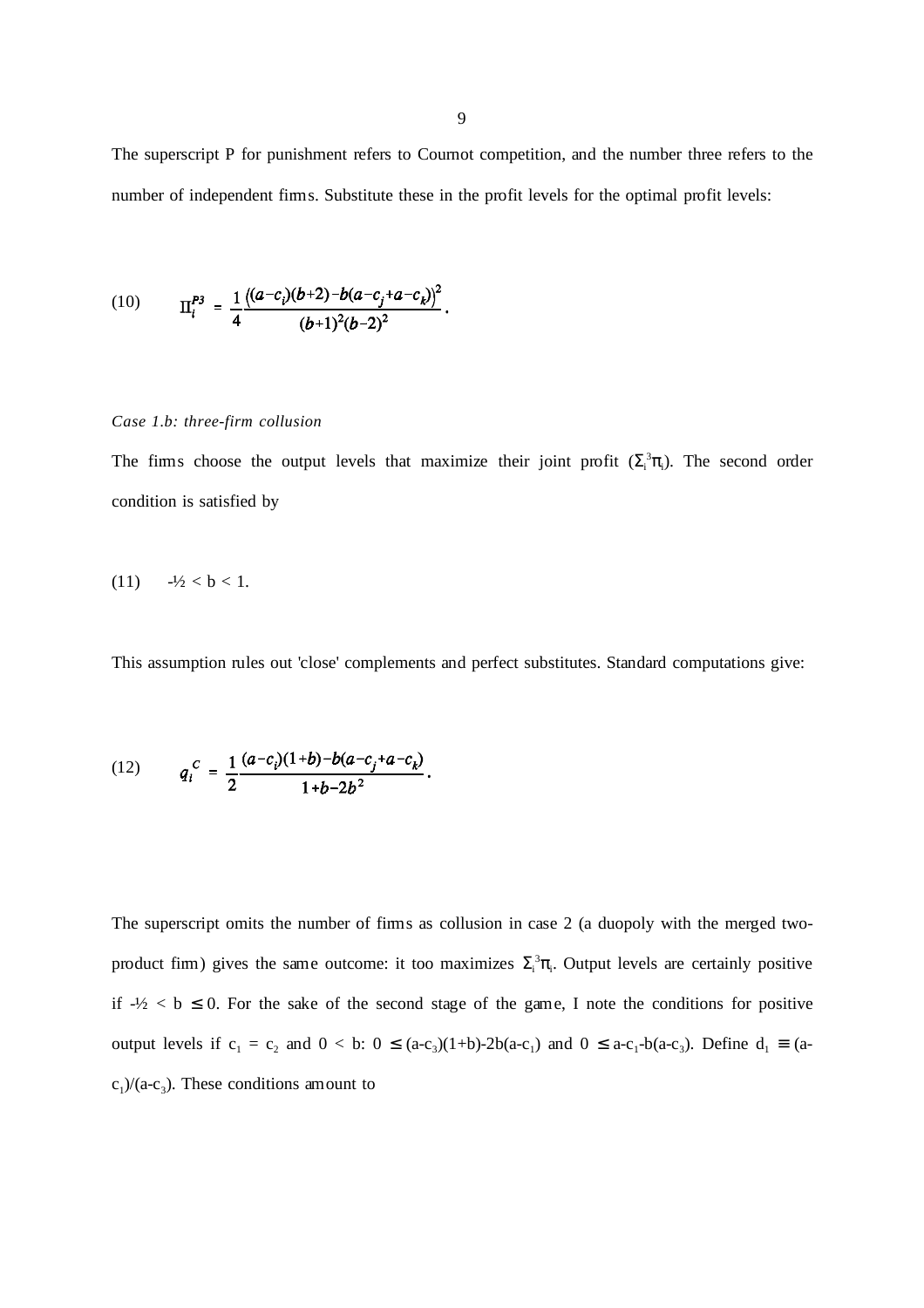(13) *Positive output levels*  $q_i^C$  (  $i = 1,2$ ):  $b \le d_1 \le (1+b)/(2b)$ .

Substitute these output levels in the profit functions:

(14) 
$$
\Pi_i^C = \frac{1}{4}(a-c_i)\frac{(a-c_i)(1+b)-b(a-c_j+a-c_k)}{(1+2b)(1-b)}.
$$

## *Case 1.c: defection by one firm while the others collude*

Firm *i* defects by choosing the output level that maximizes its own profit, while its rivals choose the collusive output levels,  $q_j^C$ . Standard computations give:

(15) 
$$
q_i^{D3} = \frac{2(b^2-b-1)(a-c_i)+b(a-c_k+a-c_j)}{4(2b+1)(b-1)}.
$$

Substitute the output levels,  $q_i^D$ ,  $q_j^C$  and  $q_k^C$ , into the profit function of the defecting firm:

(16) 
$$
\Pi_i^{D3} = \frac{((a-c_i)(2b^2-2b-2)+b(a-c_k+a-c_j))^2}{16(2b+1)^2(b-1)^2}.
$$

## *Sustainable Collusion if there are three firms*

Equation (3) says that the firms sustain collusion if the interest rate is less than an upper bound,  $\max_i$ <sup>n</sup> (for firm *i* and *n* independent firms). Compute this upper bound for firm *i* from the optimal profit levels above. For the symmetric case where  $c_1 = c_2$ , and  $d_1$  is defined above: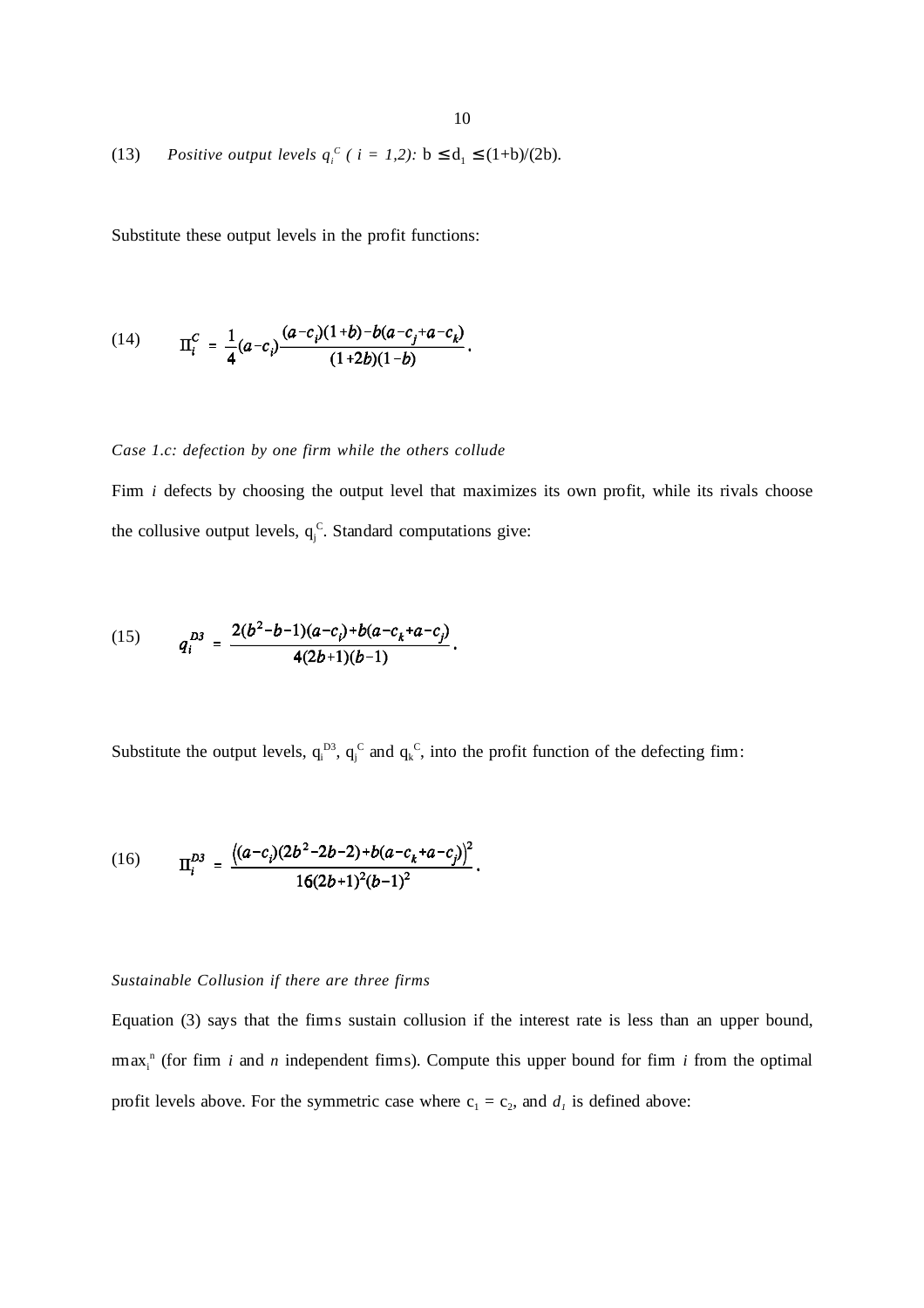(17) 
$$
r \max_{i}^{3} = \frac{(A_1 d_1^2 + A_2 d_1 + A_3)(2b+1)(b-1)}{((2b-1)d_1-1)^2(b+1)^2(b-2)^2} (i,j = 1,2; i \neq j);
$$

where  $A_1 = -20-4b^2+8b$ ,  $A_2 = 4b(b^2+5-2b)$ , and  $A_3 = -4(2b+1)(b-1)$ . The same symmetry case gives for firm 3:

(18) 
$$
r \, \text{max}_3^3 = \frac{\left(A_1 d_1^2 + A_2 d_1 + A_3\right)(2b+1)(b-1)}{(b-d_1)^2(b+1)^2(b-2)^2};
$$

where  $A_1 = -8b^2 + 4b + 4$ ,  $A_2 = 2b^3 + 4b^2 + 6b - 4$ , and  $A_3 = -b^3 - b^2 - 2b - 4$ . For the case of full cost symmetry, where  $c_3 = c_2 = c_1$ , and consequently  $d_1 = 1$ , the highest interest rate that sustains collusion is:

(19) 
$$
r \, \text{max}_i^3 = \frac{2b+1}{(b+1)^2} \, (i = 1..3).
$$

## **4.2. Case 2: Merger by Firms 1 and 2**

This case too consists of three cases.

## *Case 2.a: The merged firm competes with firm 3*

The merged firm maximizes its profit over the products 1 and 2, which gives the first order conditions: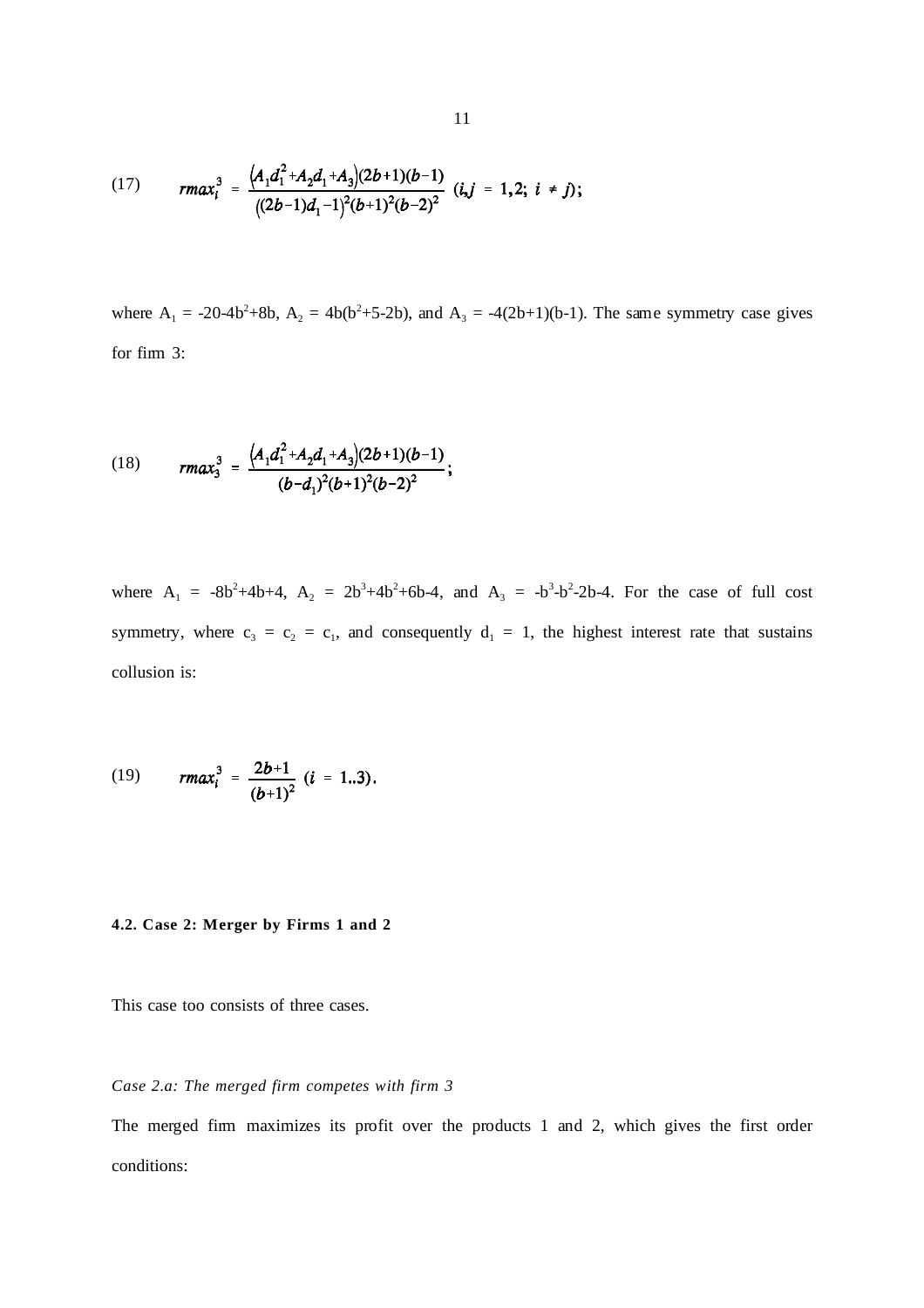(20) 
$$
\partial \pi_{12}/\partial q_i = 0 = -2q_i - 2bq_j - bq_3 + a - c_i
$$
 (i,j = 1,2; i \ne j).

Firm 3's first order condition is identical to the one in case 1.a. The merged firm's second order condition is satisfied by  $1-\sqrt{3} < b < 1+\sqrt{3}$ , which includes all cases allowed for by equation (11). Solve the output levels:

(21) 
$$
q_i^{P2} = \frac{(a-c_i)(4-b^2)-(a-c_j)(4b-b^2)-(a-c_3)(2b-2b^2)}{4(b^2-2b-2)(b-1)} (i,j=1,2; i \neq j).
$$

(22) 
$$
q_3^{P2} = \frac{(a-c_1+a-c_2)b-2(1+b)(a-c_3)}{2(b^2-2b-2)}.
$$

For the special case where  $c_1 = c_2$  (of interest in the second stage of the game), the output level of the merged firm (per product) is positive if  $0 \le 2(a-c_1)-b(a-c_3)$ , which for positive *b* is guaranteed by equation (13). Equation (13) also guarantees a positive output level to firm 3. Substitute the output levels in the profit functions. The outcome for the merged firm is a long expression, which for the symmetry case  $c_1 = c_2$  simplifies to:

(23) 
$$
\pi_{12}^{P2} = \frac{1}{2}(b+1)\frac{(b(a-c_3)-2(a-c_1))^2}{(b^2-2b-2)^2}.
$$

The outcome for firm 3 (returning to the general case where costs can be different) is: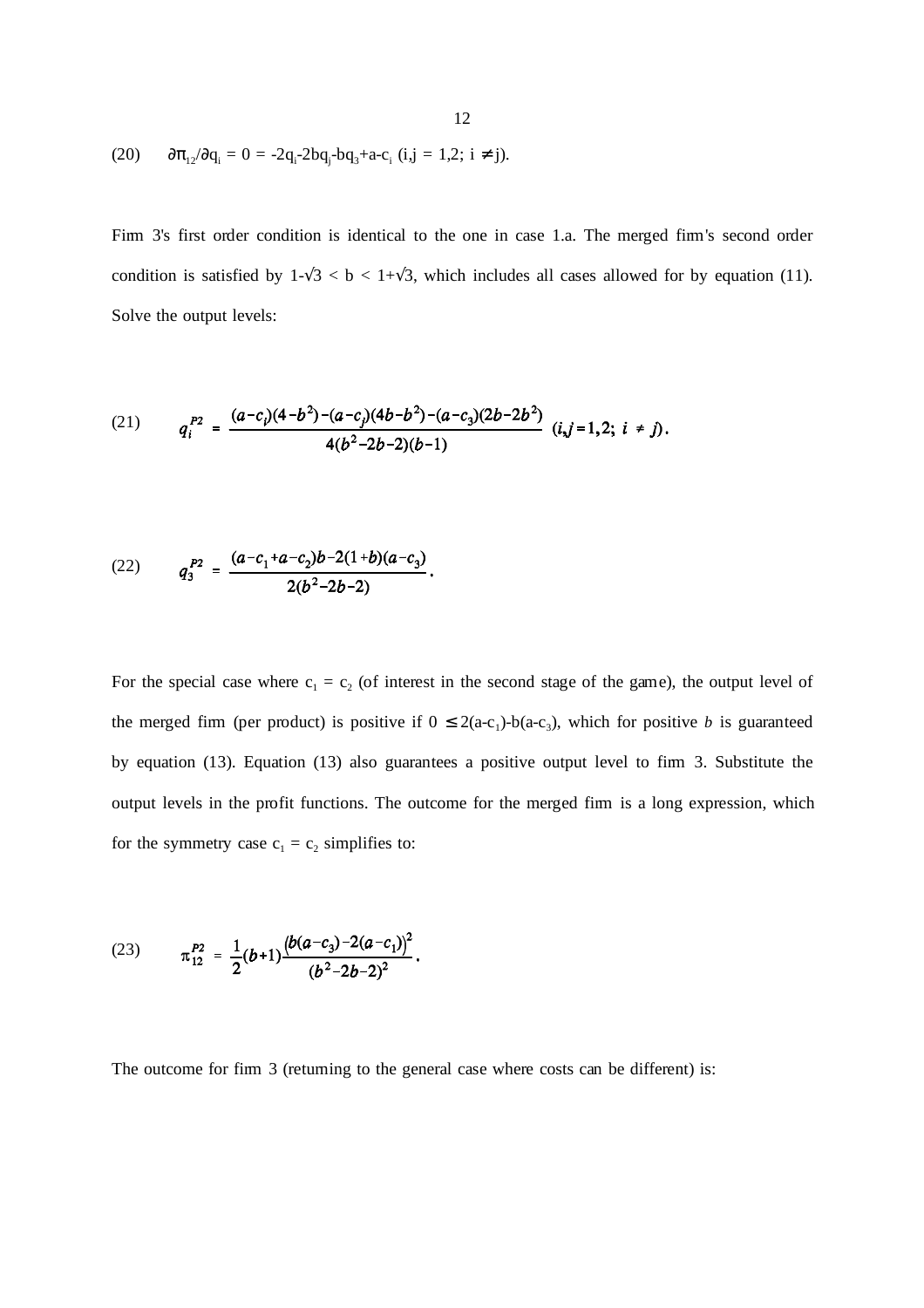(24) 
$$
\pi_3^{P2} = \frac{(b(a-c_1+a-c_2)-2(1+b)(a-c_3))^2}{4(b^2-2b-2)^2}.
$$

#### *Case 2.b: Collusion*

If both firms collude by maximizing the joint profit  $\Sigma_i^3 \pi$ , the outcome is the same as in case 1.b.

# *Case 2.c: one firm cheats against a colluding rival*

The aim is to compute the profit of a firm which unilaterally defects against a non-suspecting, colluding, firm. There are two cases to consider. If the merged firm cheats, firm 3 has the output level in case 1.b. Taking this as given, the merged firm chooses the output levels that maximize its own profit level. This gives:

(25) 
$$
q_i^{D2} = -\frac{(a-c_i)(b^2+4b+2)+(a-c_j)(-3b^2-2b)+(a-c_j)(-b^2-b)}{4(2b^2-b-1)(b+1)} (i,j = 1,2; i \neq j).
$$

Substitute the output levels in the merged firm's profit function, which gives (when  $c_1 = c_2$ ):

(26) 
$$
\pi_{12}^{D2} = \frac{((a-c_1)(-2-2b+2b^2)+(a-c_3)(b^2+b))^2}{8(b+1)(2b+1)^2(b-1)^2}.
$$

If, on the other hand, firm 3 unilaterally defects from collusion, it takes the merged firm's collusive output levels as given (see case 1.b), and then maximizes its own profit function. This gives: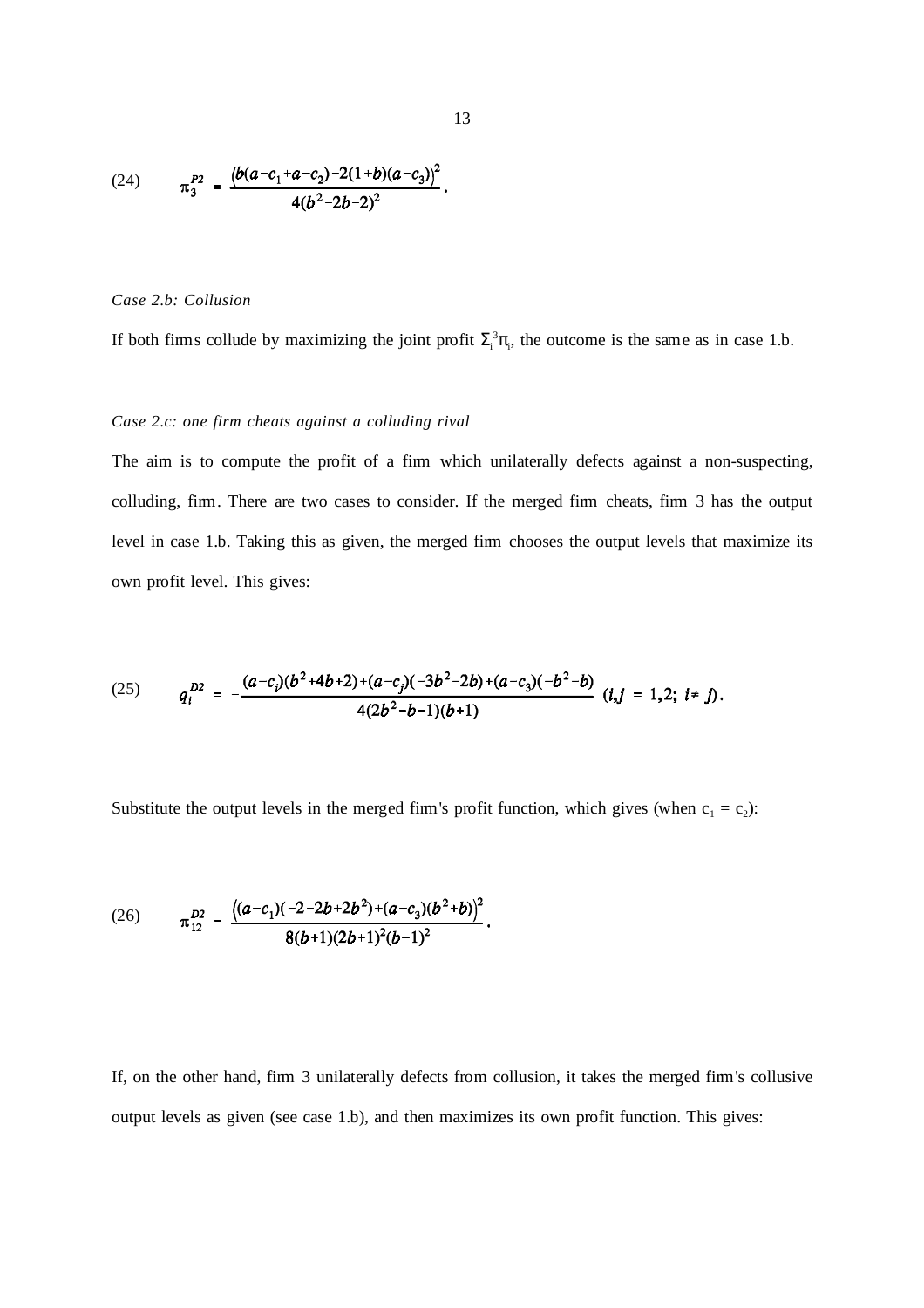(27) 
$$
q_3^{D2} = \frac{(a-c_3)(2b^2-2b-2)+b(a-c_1+a-c_2)}{4(2b+1)(b-1)}.
$$

Substitute this in firm 3's profit function, along with the merged firm's collusive output levels, to find:

(28) 
$$
\pi_3^{D2} = \frac{\left((a-c_3)(2b^2-2b-2)+b(a-c_1+a-c_2)\right)^2}{16(2b+1)^2(b-1)^2}.
$$

# **4.2.1. Sustainable collusion if there are two firms**

Compute the maximum interest rate that allows collusion, defined by the right hand side of equation (3). If the merged firm considers defection, this gives (for  $c_1 = c_2$ ):

(29) 
$$
r \cdot \max_{12}^2 = \frac{4AB(b+1)(2b+1)(b-1)}{(2d_1b-b-1)^2(b^2-2b-2)^2};
$$

where A =  $d_1(b+2)-1-2b$ , and B =  $-d_1(b+2)-1+b^2$ . For the full cost symmetry case, where  $c_1 = c_2$  =  $c_3$ , and  $d_1 = 1$ , this simplifies to:

(30) 
$$
r \cdot \max_{12}^2 = \frac{4(2b+1)(b+1)(b+3-b^2)}{(b^2-2b-2)^2}.
$$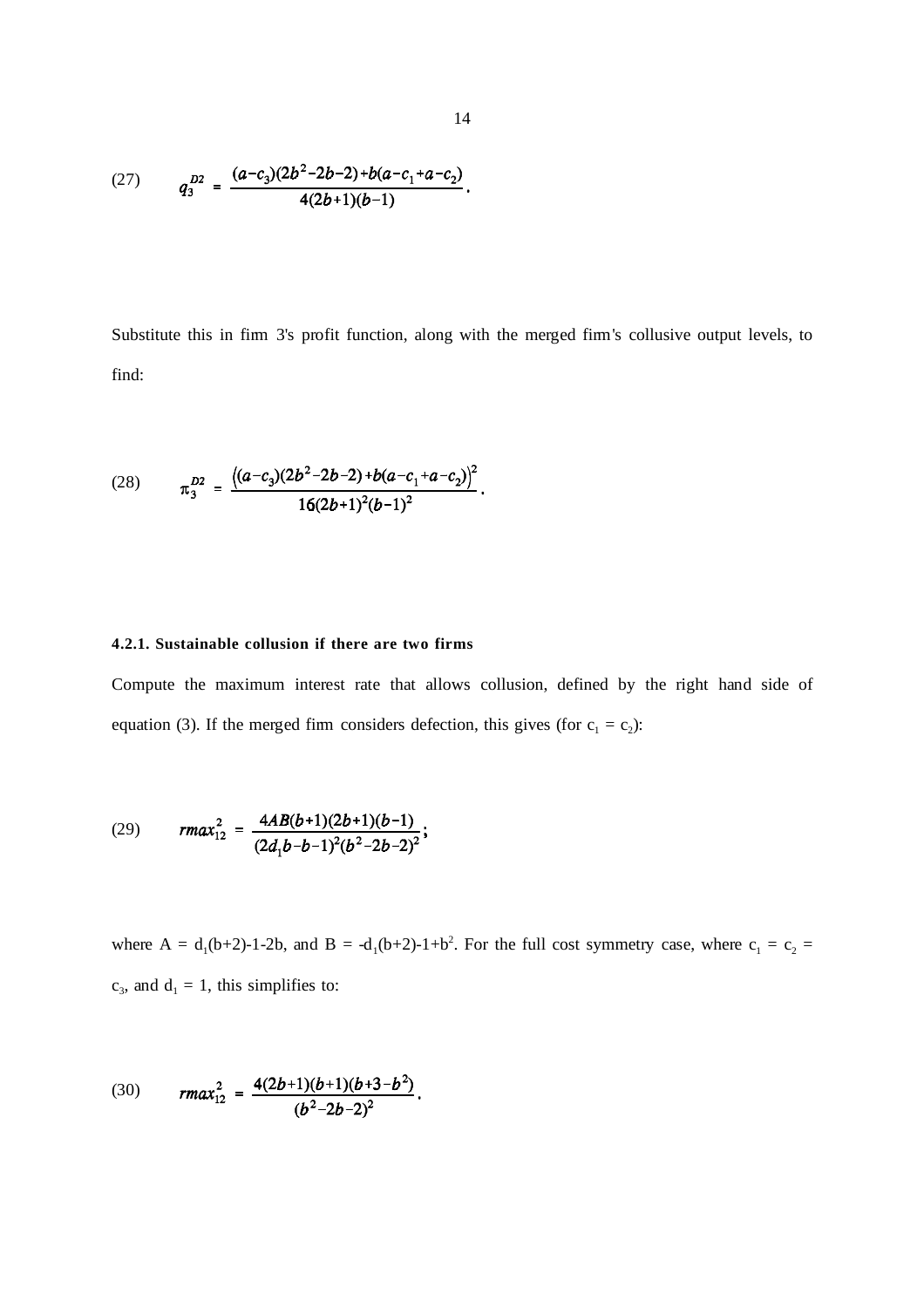If firm 3 considers unilateral defection, the maximum interest that sustains its collusion equals (if  $c_1 = c_2$ :

(31) 
$$
r \, \text{max}_3^2 = \frac{AB(2b+1)(1-b)}{(b-d_1)^2(b^2-2b-2)^2};
$$

where  $A = 2d_1(1-b)+2+b$ , and  $B = -2d_1(2b+1)+2+3b+b^2$ . For full cost symmetry this simplifies to:

(32) 
$$
r \cdot \text{max}_3^2 = \frac{(2b+1)b(b-4)}{(b^2-2b-2)^2}.
$$

### **4.3. Collusion before and after a merger**

The core idea in the merger / collusion discussion (Davidson and Deneckere, 1984) is the

*Hypothesis:* A merger disrupts collision if 
$$
\min_{12,3} \left( \frac{\pi_i^C - \pi_i^{P2}}{\pi_i^D - \pi_i^C} \right) < \min_{1,2,3} \left( \frac{\pi_i^C - \pi_i^{P3}}{\pi_i^D - \pi_i^C} \right);
$$

that is, a range of interest rates exists, such that at least one firm disrupts collusion after a merger:  $min{max_{12}^2, max_3^2}$  < r, and all three firms sustain collusion if there is no merger: r <  $min{max_i^3}$ . First, consider the special case of full cost symmetry ( $d_1 = 1$ ). The expression in equation (32) is negative (for  $-\frac{1}{2} < b < 1$ ). That is, firm 3 defects if the merged firm colludes (as  $r_{\rm max_3} < 0 < r$ ). Thus, if there is a merger, collusion certainly breaks down. If there is no merger, the three firms collude if  $r < (2b+1)/(b+1)^2$  (see the previous sub-section). This extends the result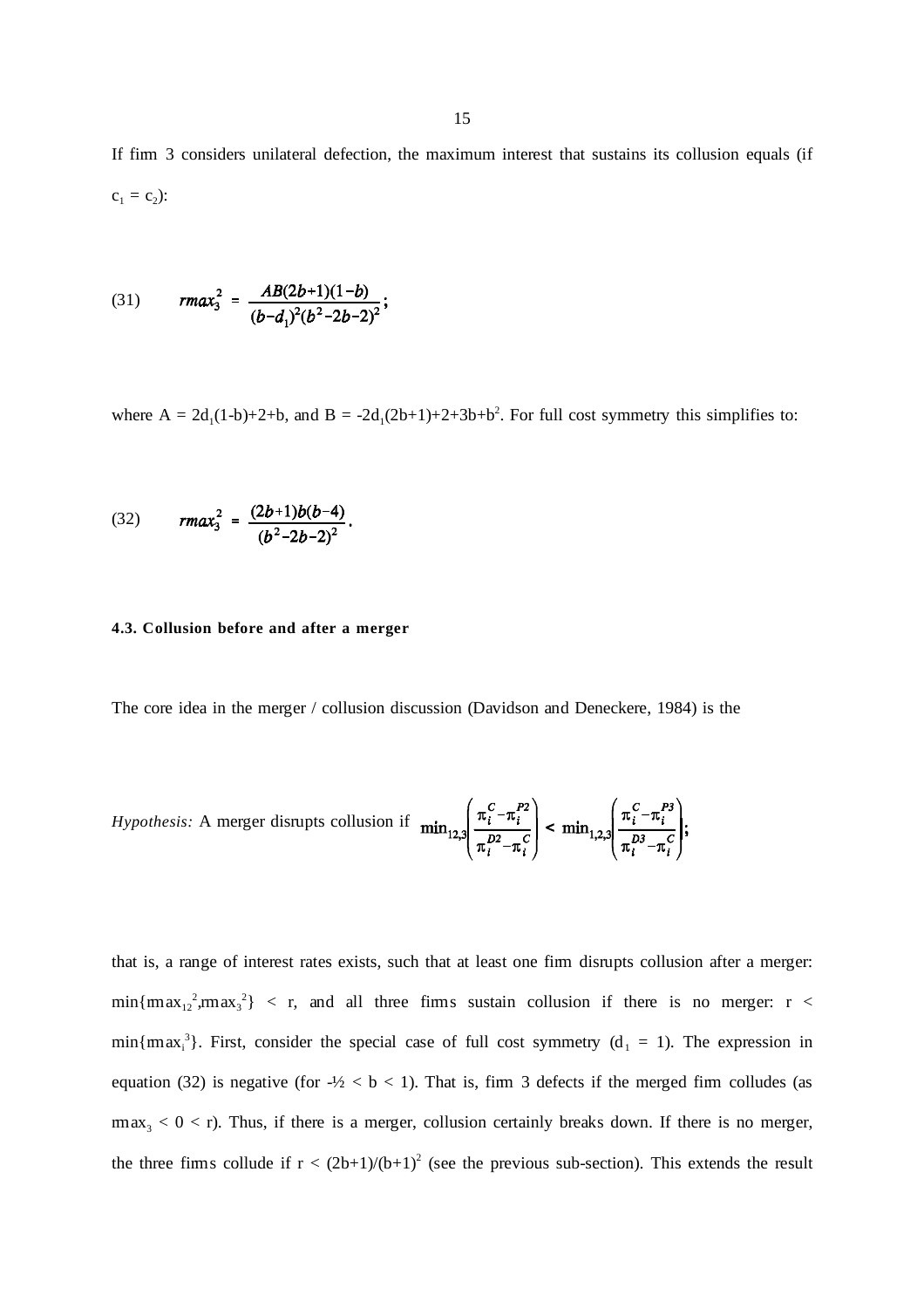of Davidson and Deneckere (1984) to heterogeneous goods:

*Proposition 1:* If products are symmetrically heterogeneous  $(-\frac{1}{2} < b < 1)$  and costs are symmetric

$$
(c_1 = c_2 = c_3)
$$
, merger displays an existing state of collision if  $r < \frac{2b+1}{(b+1)^2}$ 

For the more general case where  $c_1 = c_2 \neq c_3$ ,  $d_1$  is a positive number. The max<sub>i</sub><sup>n</sup> are functions in

| b and $d_i$ . The table gives         |                |                |                |                |                             |   |          |          |                                                           |                |             |
|---------------------------------------|----------------|----------------|----------------|----------------|-----------------------------|---|----------|----------|-----------------------------------------------------------|----------------|-------------|
|                                       |                |                |                |                |                             |   |          |          | 0.3111 0.5222 0.7333 0.9444 1.1556 1.3667 1.5778 1.7889 2 | 0.1            | $\Omega$    |
| the results of a numerical            | 1              |                |                |                | 1                           |   |          |          | 1                                                         |                | $-0.499$    |
| simulation.<br>The<br>column          | $\overline{2}$ | 2              |                |                | 1                           | 1 |          |          |                                                           |                | $-0.3326$ 4 |
|                                       | $\overline{2}$ | 2              | 2              | $\overline{2}$ | 2                           | 1 |          |          | $\mathfrak{D}$                                            |                | $-0.1661$ 4 |
| on the left (exclude the 0            | $\overline{4}$ | $\overline{4}$ | 2              | $\overline{2}$ | $\overline{2}$              | 1 |          |          | 4                                                         | $\overline{4}$ | 0.0003      |
| in the upper left corner)             | $\overline{4}$ | $\overline{4}$ | $\overline{4}$ | $\overline{4}$ | $\overline{2}$              |   |          | 4        | 4                                                         | $\overline{0}$ | 0.1668      |
|                                       | 4              | $\overline{4}$ | $\overline{4}$ | 4              | $\mathcal{D}_{\mathcal{L}}$ | 2 |          | 4        | $\mathbf{0}$                                              | $\Omega$       | 0.3332      |
| the values of b<br>gives              | $\Omega$       | $\theta$       | $\Omega$       | $\overline{4}$ | 4                           | 2 | 4        | 4        | $\theta$                                                  | $\Omega$       | 0.4997      |
|                                       | $\Omega$       | $\theta$       | $\Omega$       | $\theta$       | 4                           | 1 | 4        | $\Omega$ | $\mathbf{0}$                                              | $\theta$       | 0.6661      |
| (from $-0.499$ to 0.999).             | $\Omega$       | $\theta$       | $\Omega$       | $\Omega$       | $\theta$                    | 3 | $\Omega$ | $\Omega$ | $\mathbf{0}$                                              | $\Omega$       | 0.8326      |
| <b>The</b><br>the<br>top row<br>gives | $\overline{0}$ | $\theta$       | $\mathbf{0}$   | $\theta$       | $\Omega$                    | 0 | $\theta$ | $\Omega$ | $\theta$                                                  | $\theta$       | 0.999       |

values of  $d_1$  (from 0.1 to 2). The other cells contain the following codes. A '0' refers to a combination  $(b,d_1)$  that is not admissible by equation (13). Collusion is possible if the max<sub>i</sub><sup>n</sup> are positive for all firms (for a given n). If at least one rmax is negative, collusion is impossible. A '1' refers to positive values of the  $max_i$ <sup>n</sup> (i = 1..3; n = 2,3), such that collusion is possible both before and after merger. A '2' refers to possible collusion before but not after merger. A '3' refers to possible collusion after merger but not before. A '4' refers to impossible collusion either before or after merger.

The table shows that (given  $d_1$ ), an increasing *b* reduces the scope for collusion as case 1 gives way to case 2 and finally case 4. Proposition 1 refers to case '2' as well as to those subcases of case '1' (not highlighted) where condition (34) holds (while the rmax's are all positive). These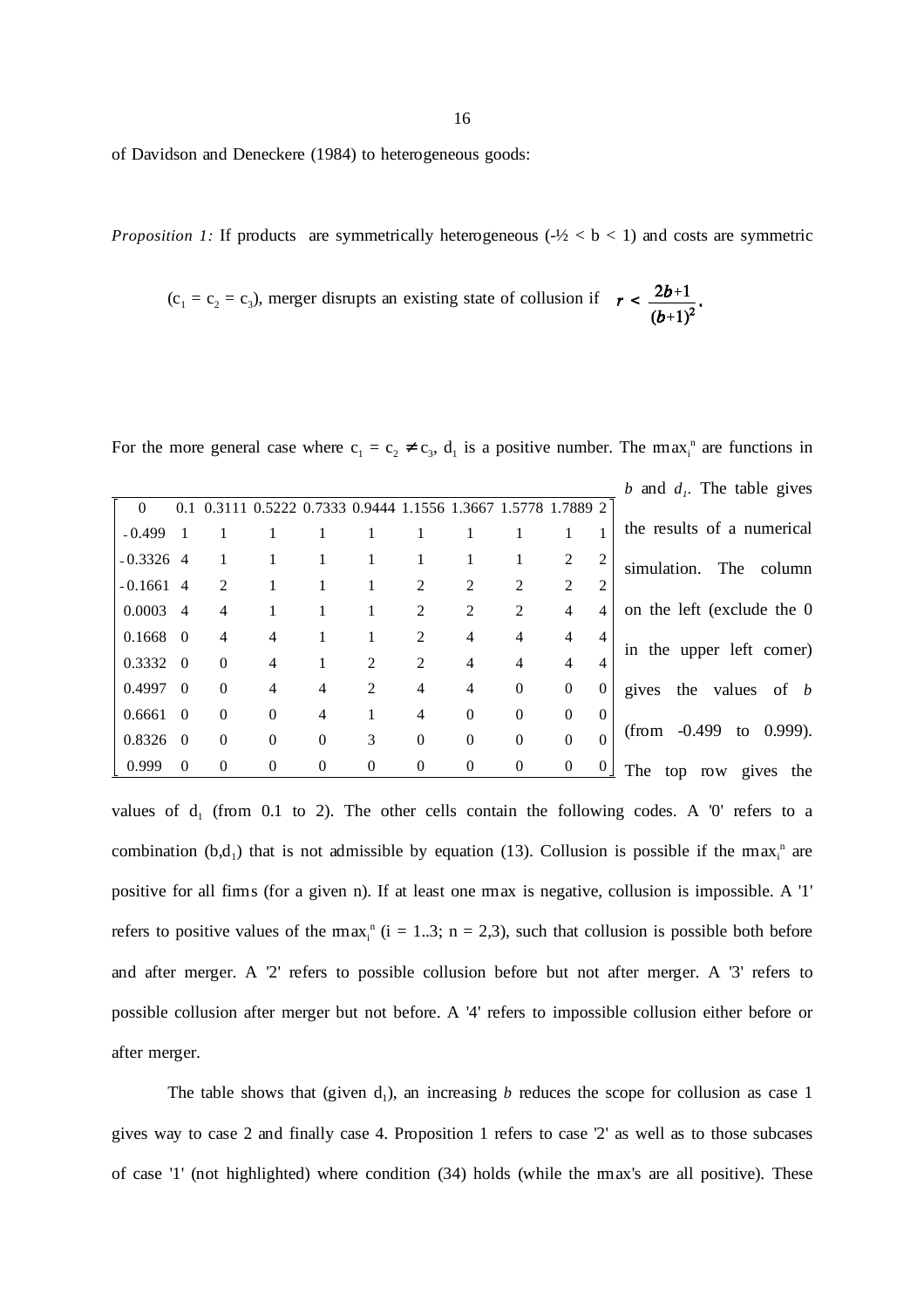cases occur, but so do all the others. This includes the opposite case 3, the IO folklore where merger *stimulates* collusion.

In a dynamic context, the situation becomes still more difficult. The merger will lead to different R&D levels than an alliance, and thus to different marginal cost levels. Not only will  $c_1$ and  $c_2$  generally differ from  $c_3$ , but they will differ as to whether firms 1 and 2 merged or formed an alliance.

## **5. The Second Stage of the Model: The Choice of R&D**

Anticipating on the subsequent competition in the product market, firms 1 and 2 choose their R&D levels. The merger and the alliance choose their R&D levels in exactly the same way: they choose R&D levels that maximize firm 1 and 2's joint profits. The merger and alliance have different implications only in the product market, where the merger acts as a single firm and the allied firms act independently. In this model, therefore, mergers and alliances only have a single difference: a merger coordinates both strategic (R&D) and tactic (output) decisions, whereas an alliance is limited to coordinating a strategic R&D decision. This implies some notable assumptions:

- 1) There are no transaction costs in realising an alliance or a merger;
- 2) In both cases the firms choose R&D levels that maximize their joint profits, hence there is no opportunism (often mentioned as a problem of alliances).
- 3) There is complete certainty about the profitability of the alliance, merger, and joint R&D project.

In comparing the merger to the alliance I will first *assume* that the merger leads to Cournot competition with firm 3, whereas an alliance leads to collusion. After computing the associated outcomes (see the section on results), I check whether they are consistent with this assumption. The solution to the second stage requires two steps. The first is to compute the joint profits of firms 1 and 2 as functions of their marginal costs. The second is to compute the R&D levels that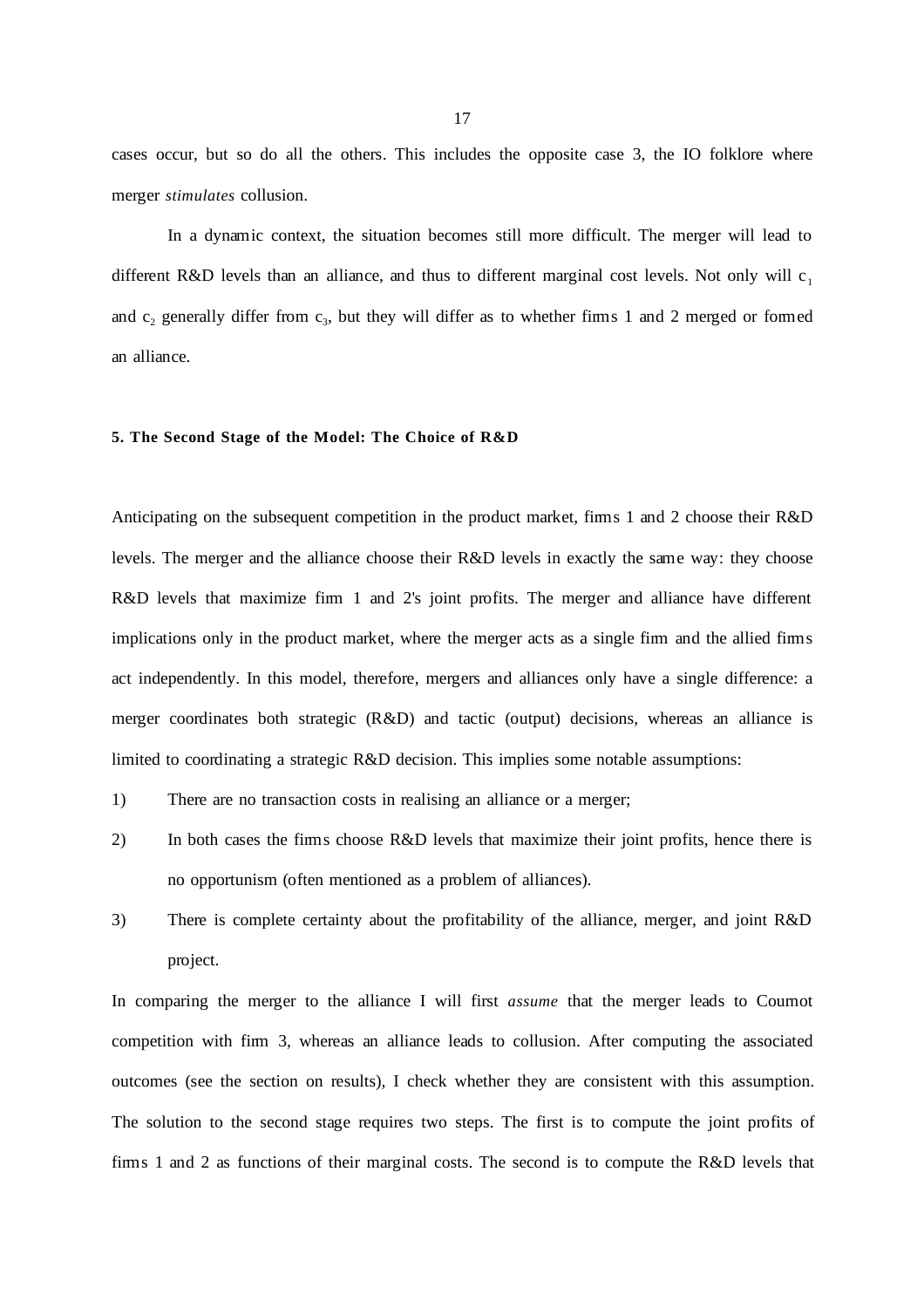maximize the joint profits.

The first step gives the joint profit of firms 1 and 2. If they remain independent (in an alliance), they collude in the product market with firm 3. Adding the profits from the case 1.b, and rewriting as a function of the marginal costs  $(c_1, c_2)$  gives:

(33) 
$$
\pi_{12}^3 = Ac_1^2 + Bc_1 + Cc_1c_2 + Dc_2^2 + Ec_2 + F;
$$

where appendix A gives the parameters A through F (which depend on  $c_3$  and the demand parameters, *a* and *b*). If firms 1 and 2 merge, they compete in the product market with firm 3. Rewrite the joint profit of case 2.a  $(\pi_{12}^{P2})$  as a function of the marginal costs. This gives the same expression for  $\pi_{12}^2$  as for  $\pi_{12}^3$  in equation (33), the only difference being the parameters A through F (see appendix B). Note that  $D = A$  and  $E = B$  due to demand symmetry of firms 1 and 2. The discounted joint profit of firms 1 and 2 at  $t = 0$  equals (with  $D = A$  and  $E = B$ ; see equation 7):

(34) 
$$
\Pi_{12}^{\ \ n} = A(c_1^2 + c_2^2) + B(c_1 + c_2) + Cc_1c_2 + F\left(\frac{\gamma}{2}\right)(x_1^2 + x_2^2), \text{ where } c_i = c - x_i - \beta x_j \text{ (i, j = 1, 2);}
$$

where  $n = 2$  (merger) or  $n = 3$  (alliance). The first order conditions of optimality are:

(35) 
$$
\begin{pmatrix} 2 \cdot \mathbf{C} \cdot \beta + 2 \cdot \mathbf{A} \cdot \beta^2 - \gamma + 2 \cdot \mathbf{A} & \mathbf{C} + 4 \cdot \mathbf{A} \cdot \beta + \mathbf{C} \cdot \beta^2 \\ \mathbf{C} + 4 \cdot \mathbf{A} \cdot \beta + \mathbf{C} \cdot \beta^2 & 2 \cdot \mathbf{C} \cdot \beta + 2 \cdot \mathbf{A} \cdot \beta^2 - \gamma + 2 \cdot \mathbf{A} \end{pmatrix} \cdot \begin{pmatrix} x1 \\ x2 \end{pmatrix} = \begin{bmatrix} (1+\beta) \cdot (2 \cdot \mathbf{A} \cdot \mathbf{c} + \mathbf{B} + \mathbf{C} \cdot \mathbf{c}) \\ (1+\beta) \cdot (2 \cdot \mathbf{A} \cdot \mathbf{c} + \mathbf{B} + \mathbf{C} \cdot \mathbf{c}) \end{bmatrix}
$$

The second order conditions imply that the determinant of the Hessian matrix should be positive and the leading principal minor (the element in the left upper corner of the matrix) should be negative (Beavis and Dobbs, 1990, p. 36, 25, and 379). That is: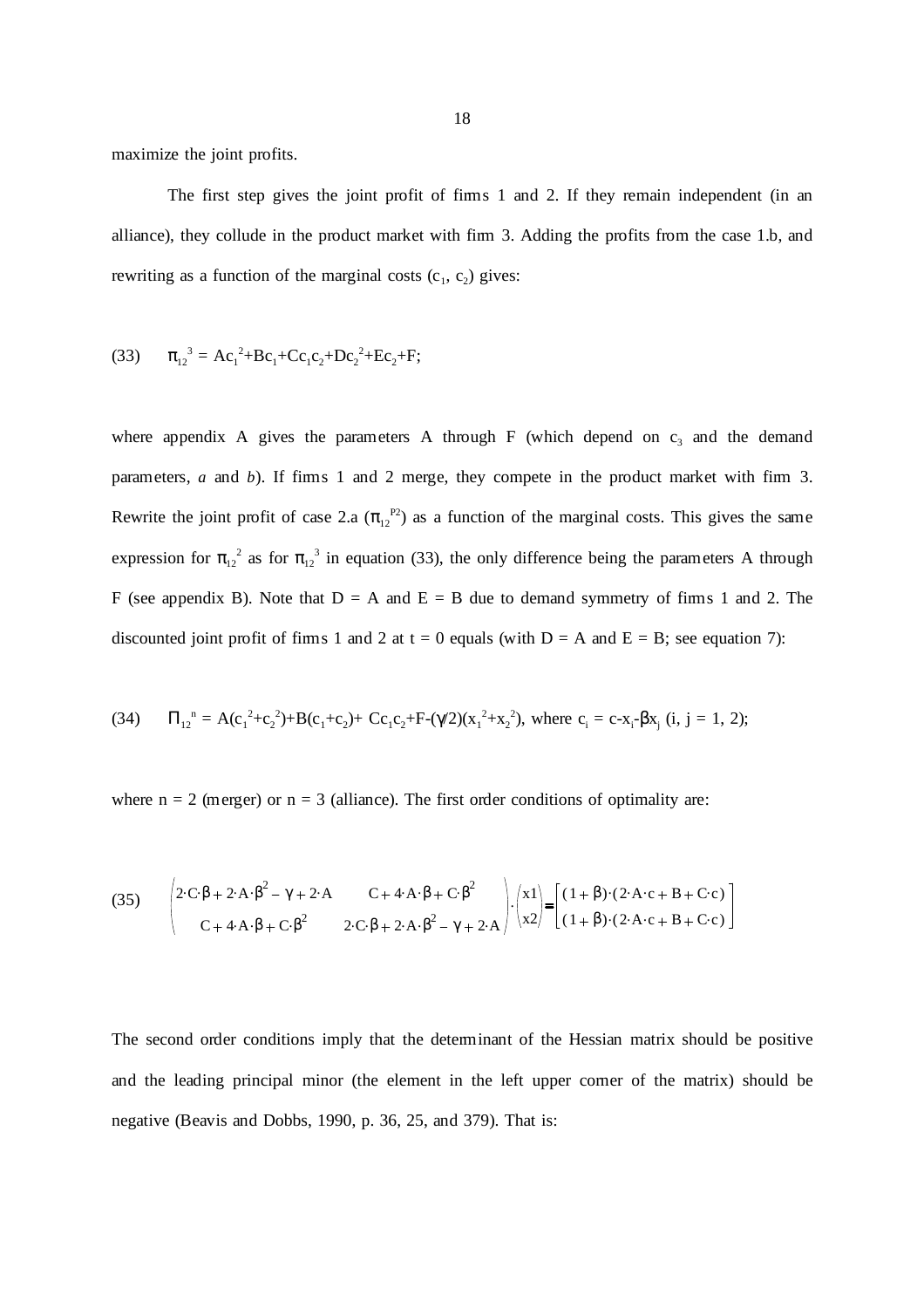$$
2\cdot C\cdot \beta + 2\cdot A\cdot \beta^2 + 2\cdot A<\!\gamma
$$

and

$$
0\hspace{-0.5ex}<\hspace{-0.5ex}\left(\gamma-\beta1^2\!\cdot\! G\right)\hspace{-0.5ex}\cdot\hspace{-0.5ex}\left(\gamma+4\!\cdot\! G\hspace{-0.5ex}-\hspace{-0.5ex} 16\!\cdot\! A\hspace{-0.5ex}-\hspace{-0.5ex} 4\!\cdot\! \beta1\!\cdot\! G\hspace{-0.5ex}+\hspace{-0.5ex} 16\!\cdot\! A\!\cdot\! \beta1^2\hspace{-0.5ex}+\hspace{-0.5ex} 16\!\cdot\! A\!\cdot\! \beta1^2\hspace{-0.5ex}\right)\hspace{-0.5ex}+\hspace{-0.5ex} 16\cdot\! A\!\cdot\! \beta1^2\hspace{-0.5ex}+\hspace{-0.5ex} 16\cdot\! A\!\cdot\! \beta1^2\hspace{-0.5ex}\right)\hspace{-0.5ex}+\hspace{-0.5ex}
$$

The second condition uses simplified notation, where G = 2A+C; and  $\beta_1 = 1+\beta$ . The former condition implies that  $\gamma$  should be "sufficiently large". If also  $\gamma > GB_1^2$ , then the second condition implies that  $\gamma + 4 \cdot G - 16 \cdot A - 4 \cdot \beta \cdot 1 \cdot G + 16 \cdot A \cdot \beta \cdot 1 + \beta \cdot 1^2 \cdot G - 4 \cdot A \cdot \beta \cdot 1^2$  should be positive. Rewrite this into: ( $\beta_1$ -2)<sup>2</sup>(4A-G) < γ. Hence "sufficiently large" γ satisfy the second order conditions:

(36) *Second Order Conditions:*

\n
$$
2C\beta + 2A\beta^2 + 2A < \gamma;
$$

\n
$$
(\beta_1 - 2)^2 (4A - G) < \gamma;
$$

\n
$$
\beta_1^2 G < \gamma.
$$

For convenience, write  $\delta = \gamma \beta_1^2$ . The third S.O.C. implies that  $G < \delta$  (for both G in appendices A and B). See the appendices for the values of G in the case of the merger and the alliance. It can be seen that G for the alliance (appendix A) exceeds the size of G in the merger (appendix B), with equality if  $b = 0$ . Thus rewrite the third S.O.C. into:

(36c) 
$$
\frac{1}{2(2b+1)(1-b)} < \delta.
$$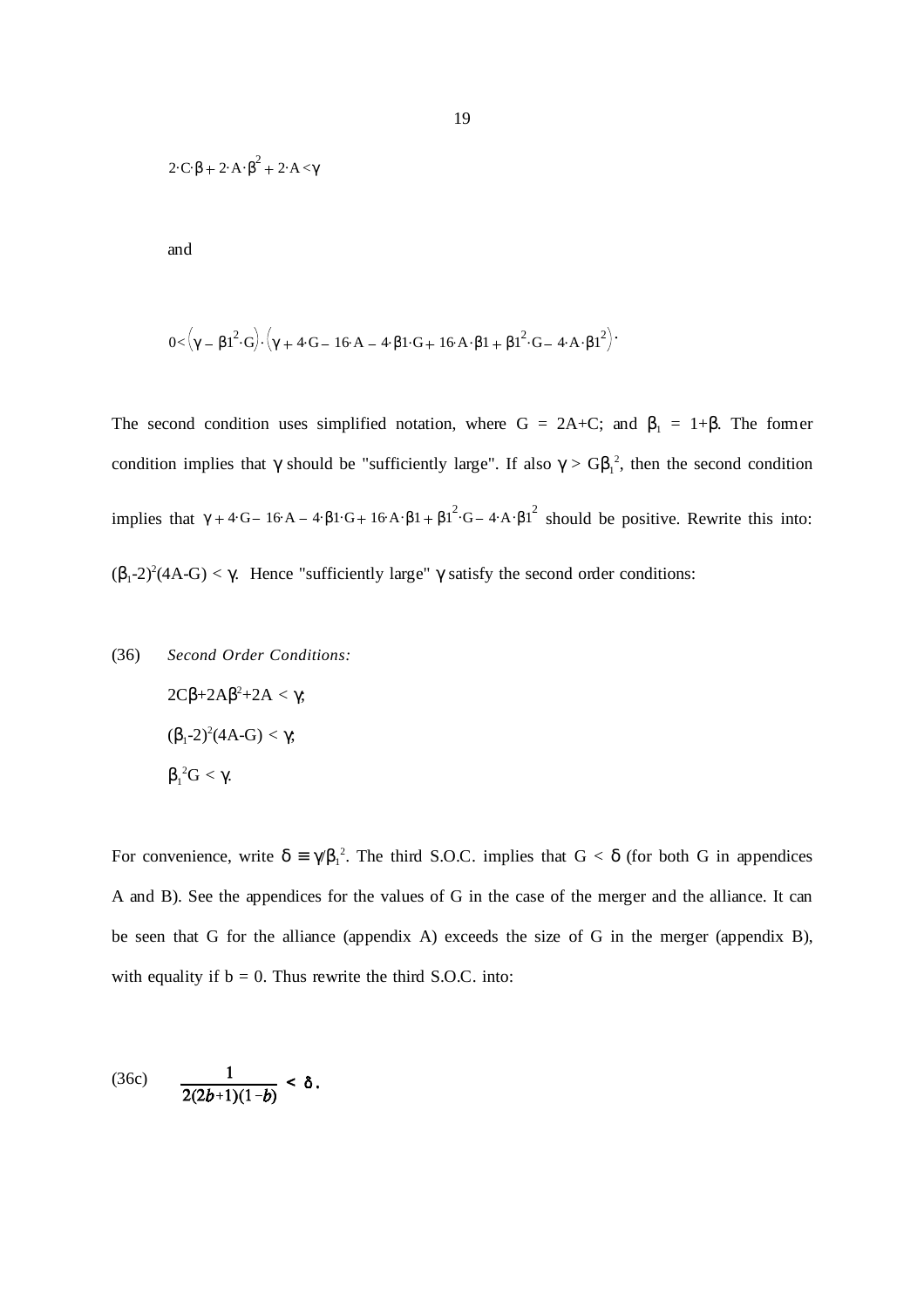In terms of interpretation, given that  $\delta = \gamma \beta_1^2$ ,  $\gamma = r \Gamma$  and  $\beta_1 = 1 + \beta$ , this condition means that *r* should be sufficiently high (or the product life cycle sufficiently short),  $\Gamma$  sufficiently large (costly R&D), and β (R&D spillover effect) sufficiently small. Solving equation (35) gives the joint profit maximizing choice of R&D levels:

(37) 
$$
x_i = \beta_1 \frac{-(B + cG)}{\gamma - G\beta_1^2} \quad (i = 1, 2).
$$

The R&D effort is positive if  $B + cG \le 0$  (as  $\gamma - G\beta_1^2$  is positive by the second order condition). Substitute the values for B and G from appendices A (for the alliance) and B (for the merger) to find that this condition holds if:

## (38) *Positive R&D effort:*  $0 \le 2(a-c)$ -b $(a-c_3)$ .

Substitute the optimal R&D effort into the marginal cost functions,  $c_i = c-x_i-\beta x_j$ .

(39) 
$$
c_i = \frac{c\delta + B}{\delta - G} (i = 1, 2).
$$

Since  $0 < \delta$ -G (the third S.O.C.), this expression is positive if  $\delta$  is sufficiently large: -B/c  $\leq \delta$ . The conditions B+cG  $\leq$ 0 and  $0 \leq c\delta$ +B are consistent as  $G < \delta$ . Comparing B in appendices A and B shows that both are negative, and -B for the alliance exceeds -B for the merger. Substitute B from appendix A (the alliance) to find: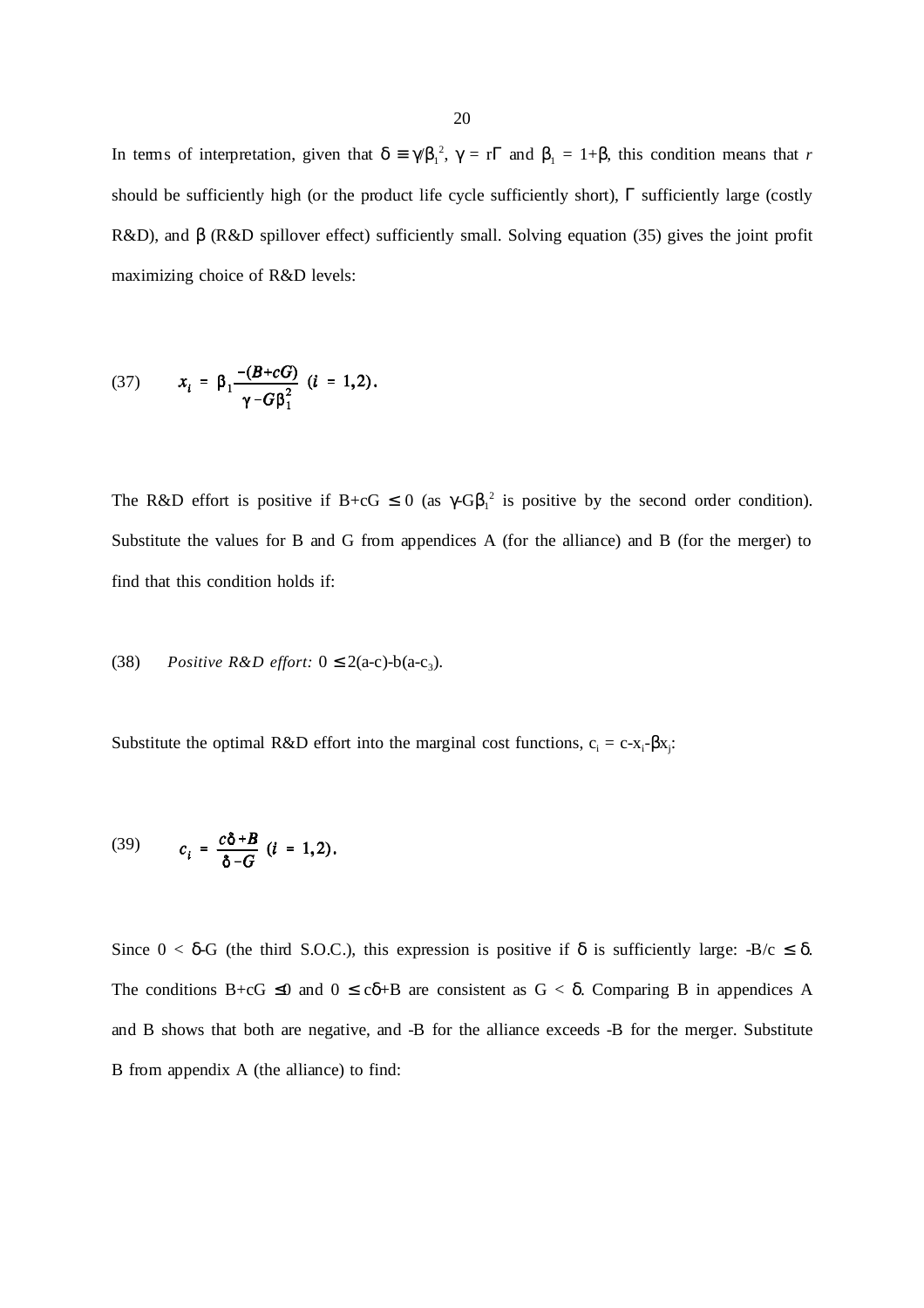(40) Positive marginal cost: 
$$
\frac{2a-b(a-c_3)}{4c(2b+1)(1-b)} \le \delta
$$

Since B+cG is negative,  $\frac{\partial c_i}{\partial \delta} = \frac{-(cG+B)}{(\delta-G)^2}$ , is positive. Hence,  $\delta$  raises marginal cost. The

interpretation of  $\delta$  is, therefore, the effective costliness of R&D (including product life cycle and spillover effects). Since  $Lim_{\delta\rightarrow\infty}c_i = c$ , for infinite  $\delta$  the model approaches the static product market model of the previous section. Substitute the optimal R&D effort and associated marginal cost level in the joint profit function:

(41) 
$$
\Pi_{12} = \frac{\delta c (2B + Gc) + B^2}{\delta - G} + F.
$$

#### **5.1. Results of the Second Stage**

Substitute the product market parameters A through F from appendices A and B into the optimal R&D effort and marginal cost. Substitute these in turn in the output levels and profit levels to find the results from the second stage of the game. For convenience, write ac for a-c and ac3 for  $a-c_3$ . Call the aggregate output level in the market,  $Q = \sum_i^3 q_i$ . If firms 1 and 2 merge, and compete with firm 3 in the product market, the R&D, aggregate output and profit levels are: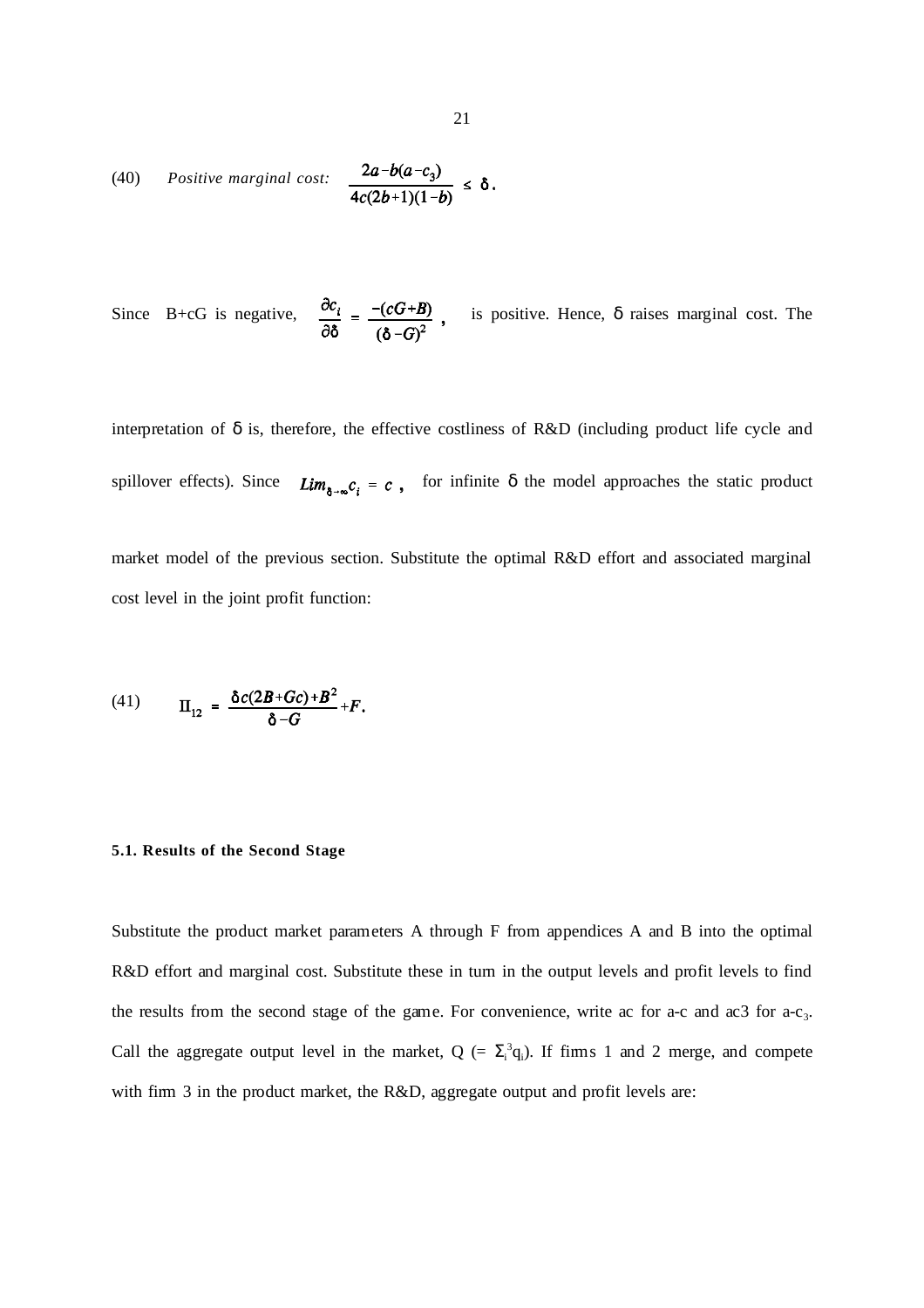(42) 
$$
\left(x_1\right)^{\text{MER}} = (2 \cdot ac - b \cdot ac3) \cdot \frac{(1+b)}{[ \beta 1 \cdot [(b^4 - 4 \cdot b^3 + 8 \cdot b + 4) \cdot \delta - 2 \cdot b - 2 ] ]}
$$

(43) 
$$
Q^{MER} = \frac{\left[ -\left(b^2 - 2 - 2 \cdot b\right) \cdot (-b \cdot ac + ac3 + 2 \cdot ac) \cdot \delta - ac3 - b \cdot ac3 \right]}{\left[ \left(b^2 - 2 - 2 \cdot b\right)^2 \cdot \delta - 2 - 2 \cdot b \right]}
$$

(44) 
$$
\left(\pi_{12}\right)^{\text{MER}} = \frac{1}{2} \cdot (-2 \cdot \text{ac} + \text{b} \cdot \text{ac}3)^2 \cdot \delta \cdot \frac{(\text{b}+1)}{\left[\left(\text{b}^2 - 2 \cdot \text{b} - 2\right)^2 \cdot \delta - 2 \cdot \text{b} - 2\right]}
$$

Because of symmetry,  $x_2 = x_1$ . If firms 1 and 2 formed an alliance, and collude in the product market with firm 3, the R&D, aggregate output and profit levels are:

(45) 
$$
\left(x_1\right)^{ALL} = \frac{1}{2} \cdot \frac{(-2 \cdot ac + b \cdot ac3)}{(\beta 1 \cdot (2 \cdot (2 \cdot b + 1) \cdot (b - 1) \cdot \delta + 1))}
$$

(46) 
$$
Q^{ALL} = \frac{1}{2} \cdot \frac{(2 \cdot (2 \cdot b + 1) \cdot (b - 1) \cdot (ac3 + 2 \cdot ac) \cdot \delta + b \cdot ac3 + ac3)}{((2 \cdot b + 1) \cdot (2 \cdot (2 \cdot b + 1) \cdot (b - 1) \cdot \delta + 1))}
$$

(47) 
$$
\left(\pi_{12}\right)^{\text{ALL}} = \frac{1}{8} \cdot \frac{\left[-8 \cdot \text{ac} \cdot (2 \cdot b + 1) \cdot (b - 1) \cdot (-b \cdot \text{ac}3 + \text{ac}) \cdot \delta + b^2 \cdot \text{ac}3^2\right]}{\left[\left(4 \cdot b^2 - 2 \cdot b - 2\right) \cdot \delta + 1\right] \cdot (2 \cdot b + 1) \cdot (b - 1)}
$$

See appendix C for the output levels. Compare the R&D levels of the merger and alliance:

(48) 
$$
\left(x_1\right)^{\text{MER}} - \left(x_1\right)^{\text{ALL}} = \left(ac - \frac{1}{2} \cdot b \cdot ac3\right) \cdot \delta \cdot b^2 \cdot \frac{\left(b + 2\right)^2}{\beta 1 \cdot \left[\left(b^2 - 2 \cdot b - 2\right)^2 \cdot \delta - 2 \cdot b - 2\right] \cdot \left(2 \cdot (2 \cdot b + 1) \cdot (b - 1) \cdot \delta + 1\right)}
$$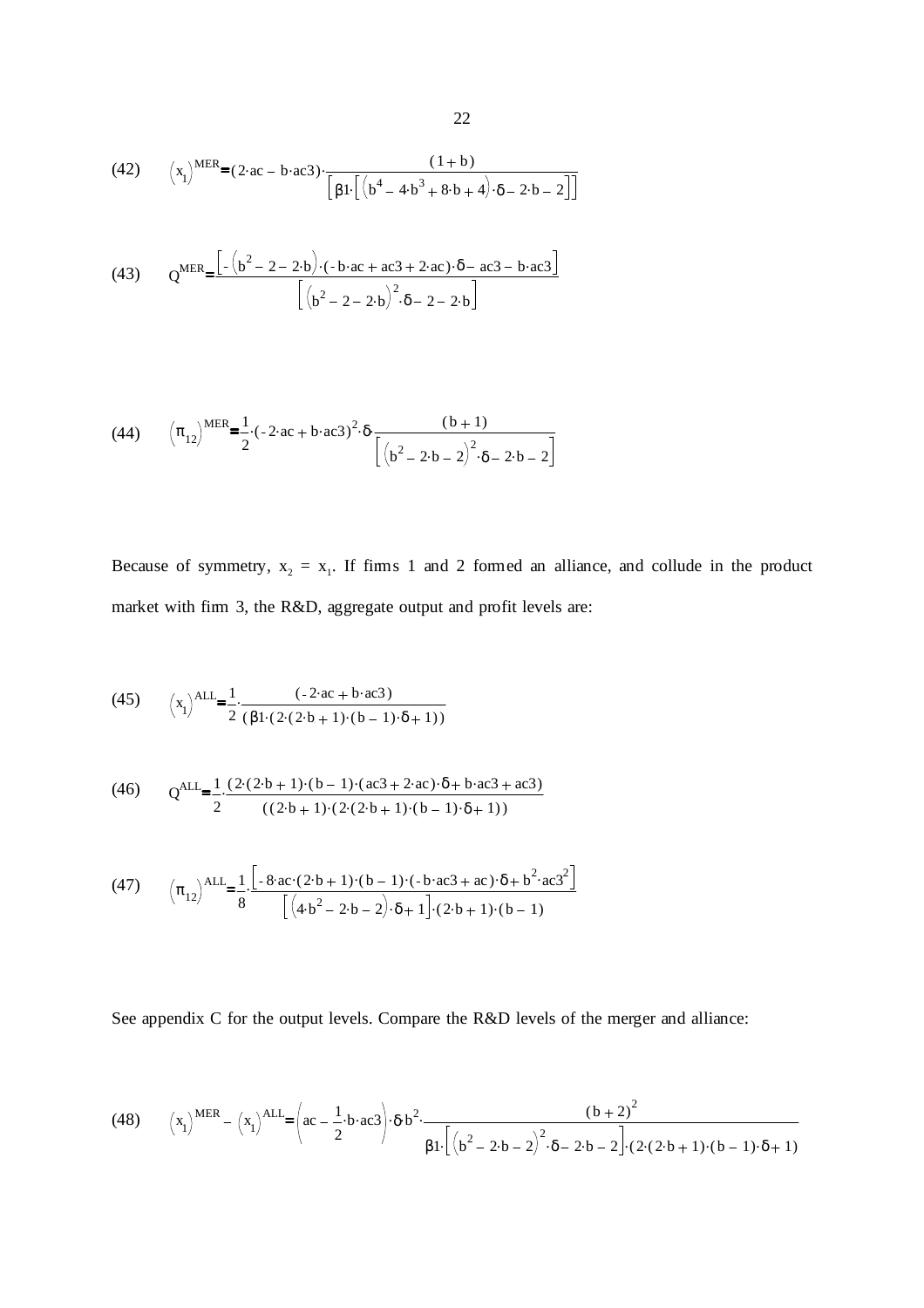*Proposition 2*: The alliance invests a higher R&D effort than the merger (with equality for unrelated products, where  $b = 0$ ).

Proof. By equation (38),  $2(a-c)-b(a-c_3)$  is positive. Due to  $G < \delta$  for G in appendices A and B, it holds that  $(b^2-2b-2)^2\delta-2(b+1)$  is positive (see appendix B) and  $2(2b+1)(b-1)\delta+1$  is negative (appendix A). *QED*

# **6. The First Stage of the Game: Choice of Merger or Alliance**

The firms decide to merge if two conditions hold: 1) the associated profit in equation (44) exceeds the profits of an alliance in (47); and 2) the hypothesis holds that the merger disrupts collusion, while the alliance sustains collusion. The difference of the profit levels,  $\Pi^{\text{MER}}$ - $\Pi^{\text{ALL}}$ , is

(49) 
$$
\Pi_{12}^{MER} - \Pi_{12}^{ALL} = \frac{1}{8} b^2 (a - c_3)^2 \frac{A \delta^2 + B \delta + C}{DE(2b+1)(b-1)};
$$

where  $A = 8(2b+1)(b-1)(-2b+bd-1+2d)(-b^2+bd+2d+1)$ ,  $B = -8-16b+4b^2+12b^3-b^4$ ,  $C = 2(1+b)$ ,  $D =$  $(b^2-2b-2)^2\delta-2(1+b)$ ,  $E = 2(2b+1)(b-1)\delta+1$ , and  $d = (a-c)/(a-c_3)$ . The sign of the difference depends on *d* (cost efficiency), *b* (product substitutability) and  $\delta$  (the costliness of R&D). The difference of the aggregate output levels is

(50) 
$$
Q_{12}^{MER} - Q_{12}^{ALL} = \frac{1}{2}b(a-c_3)\frac{A\delta^2 + B\delta + C}{DE(2b+1)};
$$

 $\overline{a}$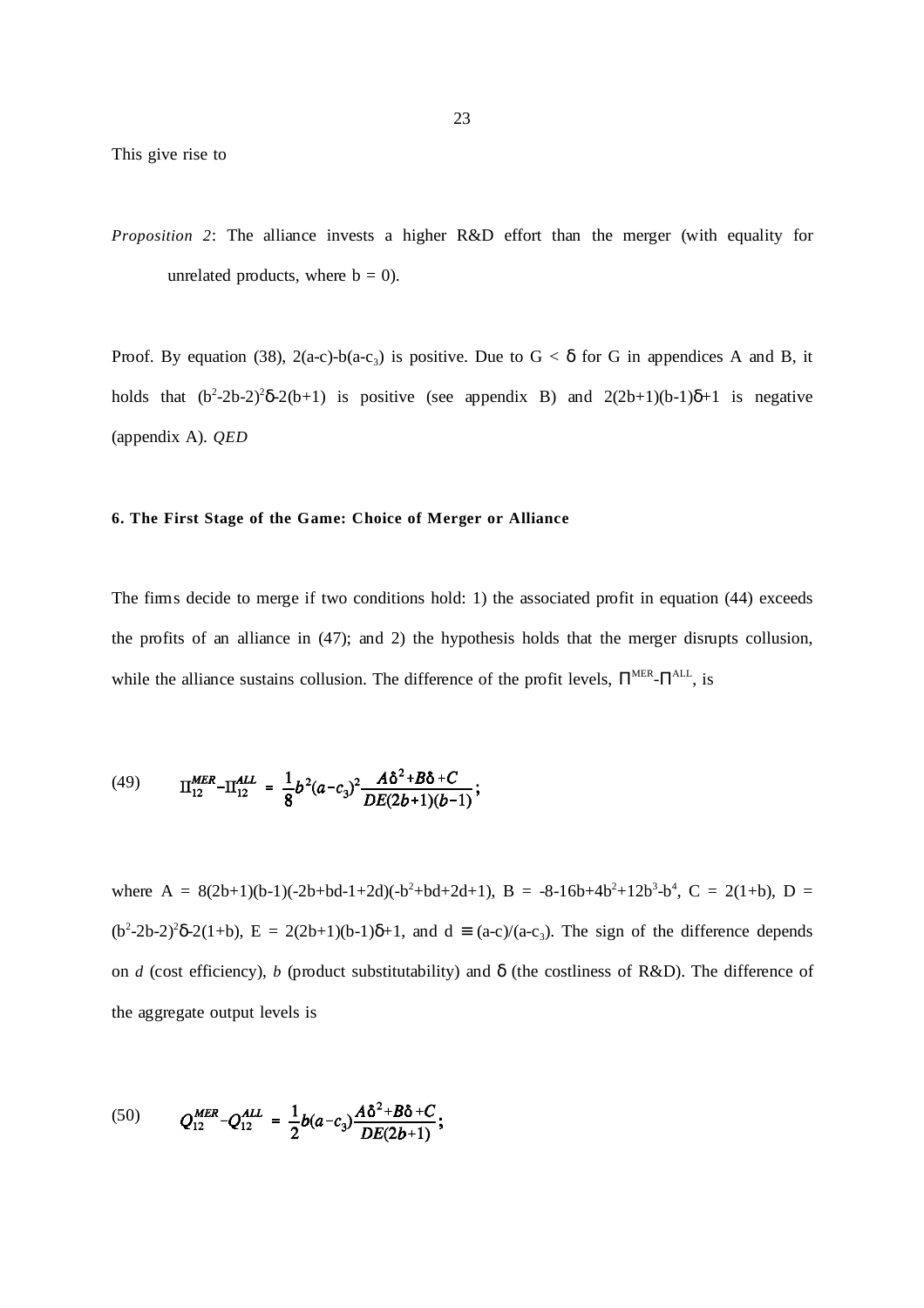where A = 2(b-1)(2b+1)(b<sup>2</sup>-2b-2)(-b+2bd-2d-2), B = 2(2b+1)(b<sup>2</sup>+2)d-(b-1)(b<sup>3</sup>+14b<sup>2</sup>+22b+8), C = - $2(1+b)$ , and D and E are defined as above.

Because of the complexity, I will numerically simulate the model. The parameters of the simulation are  $ac$  (= a-c),  $ac_3$  (= a-c<sub>3</sub>), *b* and  $\delta$ . It holds that  $ac = 1$  throughout. The values of *b* are in [-0.45,0.9]. The values of  $\delta$  (=  $\gamma/\beta_1^2$ ) are such that equation (36c) holds for all simulated b, *i.e.* δ in [3.5, 5.25] (the upper bound is arbitrary). The variables simulated are: DQ, which is  $Q^{MER}$ - $Q^{ALL}$ , D $\Pi$ , which is  $\Pi_{12}^{MER}$ - $\Pi_{12}^{ALL}$ , and the thresholds for the interest rates, max<sub>i</sub><sup>n</sup> (i = 1, 3; and  $n = 2, 3$ ).

All simulations showed that the sign of DQ equals the sign of *b*: the merger raises the aggregate output level if products are substitutes. If they are complements, an alliance leads to the greater aggregate output level. If products are unrelated  $(b = 0)$ , there is no difference between the merger and alliance (neither in outputs nor in profits).

The table notes if the hypothesis (H), that merger disrupts collusion and an alliance sustains collusion, is confirmed (at least for a range of interest rates).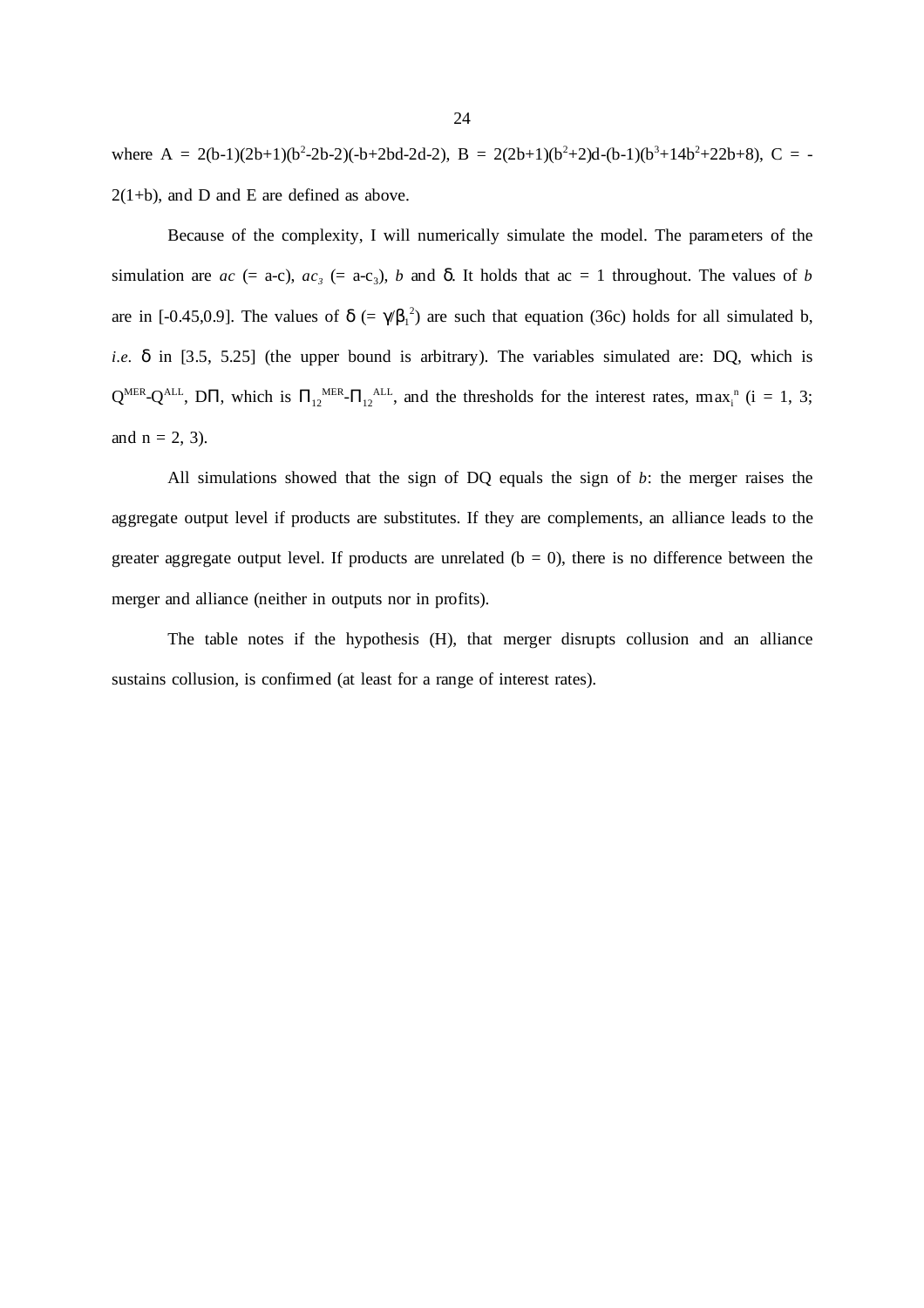| ac <sub>3</sub> | H confirmed                              | $\mathbf{D}\Pi$                          | Assumption   |
|-----------------|------------------------------------------|------------------------------------------|--------------|
|                 |                                          |                                          | (pos. output |
|                 |                                          |                                          | levels)      |
| $\mathbf{1}$    | $-0.3 \le b \le 0.45$                    |                                          | b < 0.9      |
|                 | [If $0.6 \le b$ , no collusion possible  |                                          |              |
|                 | either way;                              |                                          |              |
|                 | If $b = -0.45$ , alliance disrupts       |                                          |              |
|                 | collusion.]                              |                                          |              |
| 1.4             | $-0.3 \le b \le 0$ ; and $b = 0.45$ .    | $- (-0.3 \le b \le 0)$ plus the area     | b < 0.71     |
|                 | [If b = -0.45 and $0.15 \le b \le 0.3$ , | where $b = 0.45$ and $3.5 \le \delta$    |              |
|                 | alliance disrupts collusion;             | $\leq$ 3.889).                           |              |
|                 | If $0.6 \le b \le 0.75$ , no collusion   | + (b = 0.45 and 4.083 $\leq \delta \leq$ |              |
|                 | possible either way].                    | $5.25$ ).                                |              |
| 0.95            | $-0.3 \le b \le 0.15$                    |                                          | b < 0.75     |
|                 | [If $b = -0.45$ , alliance disrupts      |                                          |              |
|                 | collusion;                               |                                          |              |
|                 | if $0.3 \le b$ , no collusion possible   |                                          |              |
|                 | either way].                             |                                          |              |

The table shows that cases exist where firms 1 and 2 either prefer to merge or to form an alliance. Although the alliance sustains collusion with firm 3, this does not necessarily mean that it is more profitable than a merger. In this model, therefore, the firms face a genuine *choice* between merger and alliance. This complements the analysis in the seminal papers, D'Aspremont and Jacquemin (1988) and De Bondt and Veugelers (1991), where a merger is always more profitable than the alliance.

25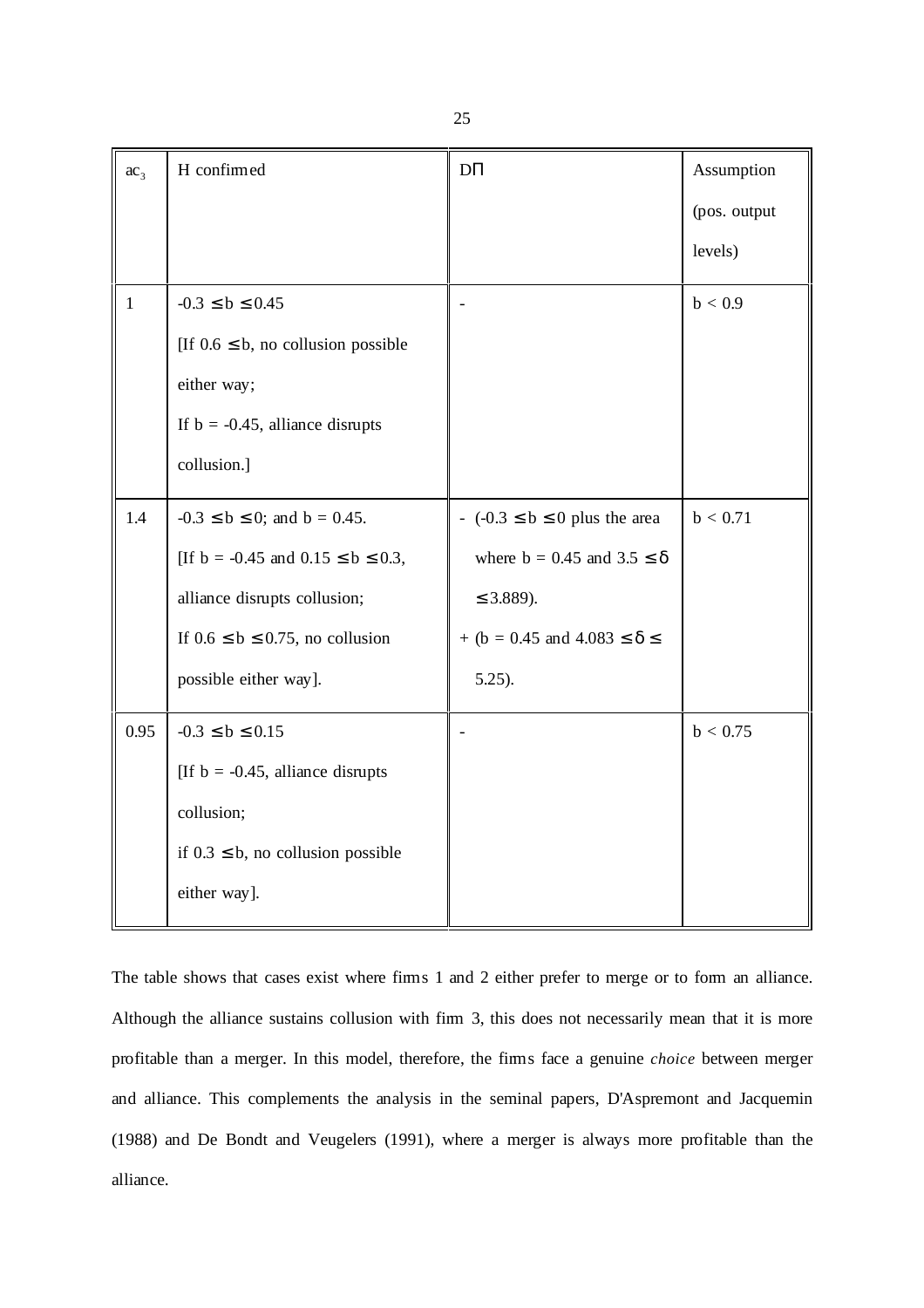Simulations show that the merger is more profitable only if  $ac_3$  exceeds ac, that is, if  $c_3$  < c (see the table, where  $ac_3 = 1.4$ ). That is, only if firms 1 and 2 want to catch up on an initially superior firm 3, they may prefer a merger to an alliance. The reason is that the alliance leads to collusion. Collusion allocates output levels so as to maximize joint profits. If firm 3 has low marginal costs *ex post* (even taken into account the R&D undertaken by firms 1 and 2), then collusion shifts most of the output to firm 3. In this case, it is better for firms 1 and 2 to merge and to disrupt the collusion. The same holds for a high  $\delta$  (see the table,  $ac_3 = 1.4$ ,  $b = 0.45$ , and compare the outcomes when  $3.5 \le \delta \le 3.889$  and  $4.083 \le \delta \le 5.25$ ). If  $\delta$  is high, the two firms have low effective R&D levels, high marginal costs, and low market shares (in collusion). It is then better to disrupt collusion by a merger. The merger is thus a defense mechanism by firms 1 and 2 against a superior (and mature) rival, especially if R&D is costly. One can hear such defenses, and they may pertain to this situation. The merger is pro-competitive in that it destroys the cartel.

Not all cases bear out the hypothesis that a merger disrupts, and an alliance sustains collusion. If the products are close complements the opposite holds: the merger stimulates collusion and an alliance would disrupt collusion. If products are moderately close substitutes, the table indicates that no collusion is possible whether there is an alliance or a merger. This seems to contradict proposition 1, where the hypothesis is confirmed for all *b*, as long as there is full cost symmetry. The point is, with endogenous marginal cost levels either the merger or the alliance may show *ex post* cost symmetry  $(c_1 = c_3)$ , but not both at the same time. So proposition 1 never emerges as a special case.

#### **7. Appraisal**

The model identifies the cases where R&D alliances may be conducive to collusion (if products are neither close complements nor close substitutes). Compared with a merger, an R&D alliance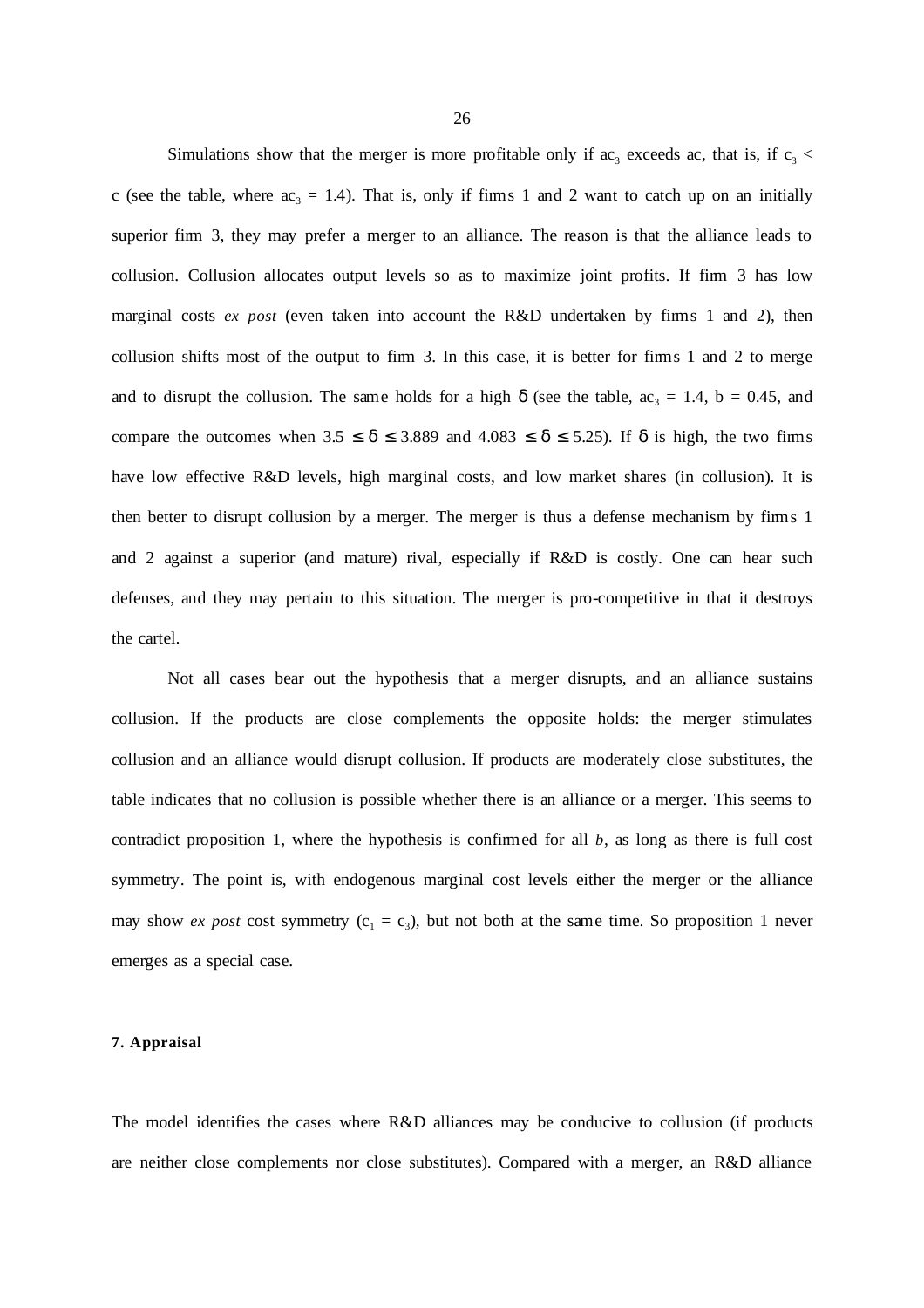leads to a higher R&D effort (proposition 2), but also to a lower aggregate output level (if products are imperfect substitutes, see the table). A merger would disrupt collusion (if products are substitutes).

What does this analysis imply for the IT industry? The IT industry displays two trends. One is *convergence*: products become closer substitutes. Examples are computer operating systems, telephone lines and cable (substitutes for interactive television), fax machines and computers (where the latter have fax software plus a modem), and television and computers (substitutes for interactive CDs and for on-line services). If products become better substitutes, this translates in the model to increasing levels of *b*. A higher *b* destroys the possibilities for collusion, as the table above shows (see also the first table). The other trend is *shorter product life cycle*s, which translates in the model to an increasing interest rate *r* and thereby, increasing δ. For some selected cases (of *b* and a-c<sub>3</sub>), a higher  $\delta$  may induce a switch from an alliance to merger, such that collusion breaks down. Both trends, then, tend to destroy cartels.

This analysis sheds some light on the failure of the large European IT firms to establish a cartel (Mytelka, 1995). If an alliance competes against a superior (lower cost) rival, shorter product life cycles tend to lead to a merger and the disruption of collusion. This suggests a close link between the failure to establish a cartel and the acquisitions that occurred among them (which reduced the Big Twelve to a Big Eight). The convergence process in IT industries, shorter product life cycles, and acquisitions in the European IT industry may thus have been conducive to the cartel's demise in the 1990s.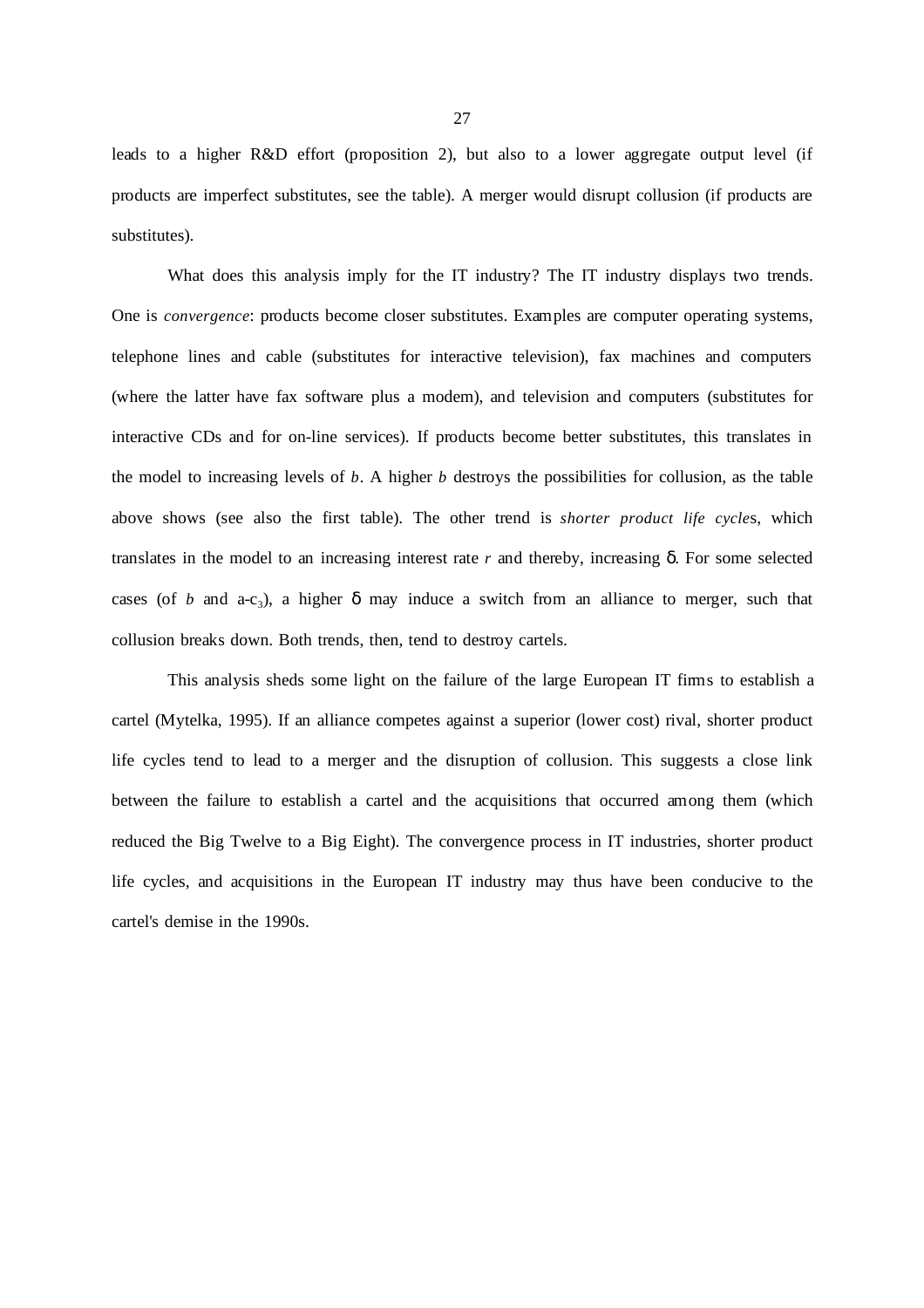- Beavis, B. and Dobbs, I. (1990) *Optimization and Stability Theory for Economic Analysis*, Cambridge: Cambridge University Press.
- Bondt, R. De and R. Veugelers (1991) Strategic Investment with Spillovers, *European Journal of Political Economy*, 7: 345-366.
- Chakrabarti, A., J. Hauschildt, and C. Süverkrüp (1994) Does it Pay to Acquire Technological Firms?, *R&D Management*, 24(1): 47-56.
- D'Aspremont, C. and A. Jacquemin (1988) Cooperative and Noncooperative R&D in Duopoly with Spillovers, *American Economic Review*, 78(5), Dec.: 1133-1137.
- Davidson, C. and R. Deneckere (1984) Horizontal Mergers and Collusive Behavior, *International Journal of Industrial Organization* 2: 117-132.
- Hagedoorn, J. and J. Schakenraad (1993) A Comparison of Private and Subsidized R&D Partnerships in the European Information Technology Industry, *Journal of Common Market Studies*, 31(3), September 1993: 373-390.
- Link, A.N. and L.L. Bauer (1989) *Cooperative Research in U.S. Manufacturing*, Lexington: Lexington Books.
- Mytelka, L.K. (1995) Dancing with Wolves: Global Oligopolies and Strategic Partnerships, in J. Hagedoorn, ed., (1995) *Technical Change and the World Economy: Convergence and Divergence in Technology Strategies*, Aldershot: Edgar Elgar.
- Rasmusen, E. (1990) *Games and Information: An Introduction to Game Theory*, Oxford: Basil Blackwell.
- Veugelers, R. (1993) Een Schets van Belgische Ondernemingen in Allianties, *Onderzoeksrapport* Nr. 9302, Leuven: Katholieke Universiteit Leuven.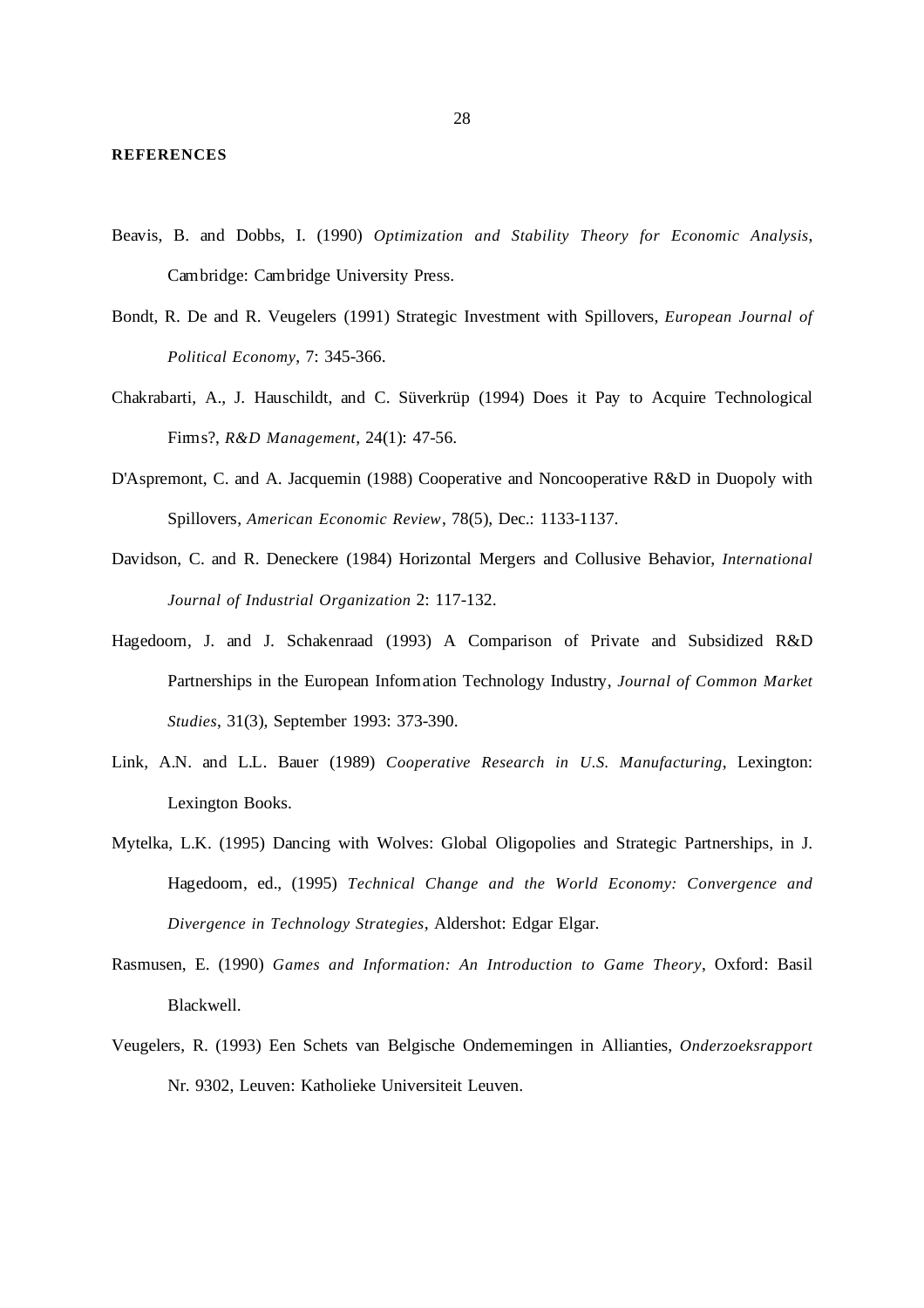Appendix A

If the firms form an alliance, they collude in the product market with firm 3 which gives the following parameters:

(A.1) 
$$
A := \frac{-1}{4} \cdot \frac{(b+1)}{((2 \cdot b + 1) \cdot (b-1))}
$$

$$
(A.2) \qquad B := \frac{1}{4} \cdot \frac{(-b \cdot a + b \cdot c \cdot 3 + 2 \cdot a)}{((2 \cdot b + 1) \cdot (b - 1))}
$$

$$
(A.3) \quad C := \frac{1}{2} \cdot \frac{b}{((2 \cdot b + 1) \cdot (b - 1))}
$$

$$
(A.4) \tF := \frac{1}{2} \cdot a \cdot \frac{(-a + b \cdot a - b \cdot c3)}{((2 \cdot b + 1) \cdot (b - 1))}
$$

(A.5) 
$$
G := \frac{-1}{(2((2 \cdot b + 1) \cdot (b - 1)))}
$$
; where  $G = 2A + C$ .

 $D = A$  and  $E = B$  due to demand symmetry of firms 1 and 2.

# Appendix B

If firms 1 and 2 merge and compete in the product market with firm 3, the profit function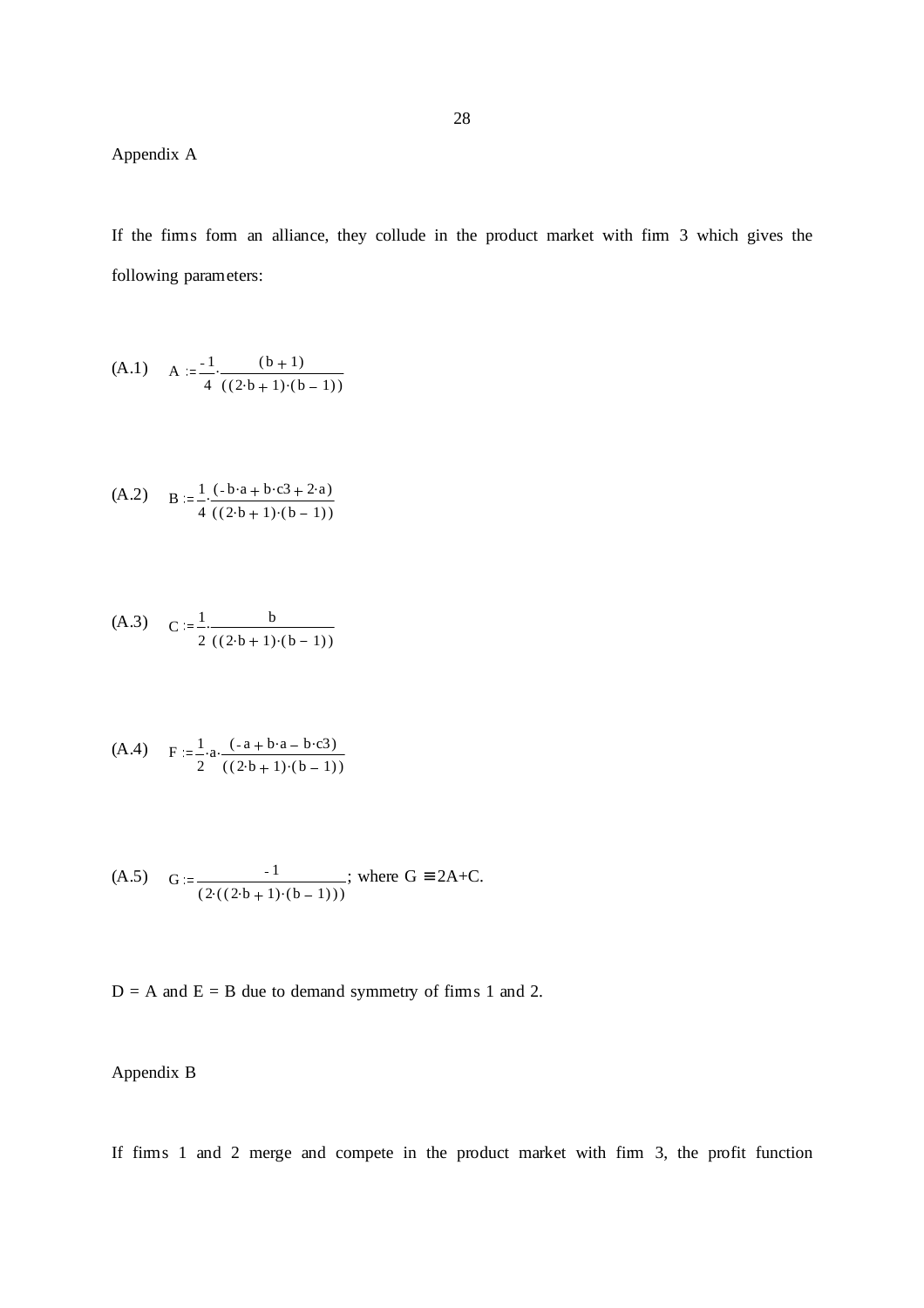parameters are:

(B.1) 
$$
A := \frac{1}{8} \cdot \frac{(-8 \cdot b + 4 \cdot b^{2} + 4 \cdot b^{3} - b^{4} - 8)}{[(b-1) \cdot (b^{2} - 2 \cdot b - 2)^{2}]}
$$

(B.2) 
$$
B := (b+1) \cdot \frac{(-b \cdot c3 + a \cdot b - 2 \cdot a)}{(b^2 - 2 \cdot b - 2)^2}
$$

(B.3) 
$$
C := \frac{1}{4} \cdot b \cdot \frac{(b^3 + 4 \cdot b - 4 \cdot b^2 + 8)}{[(b-1) \cdot (b^2 - 2 \cdot b - 2)^2]}
$$

(B.4) 
$$
F := \frac{1}{2} \cdot (b+1) \cdot \frac{(-b \cdot c3 + a \cdot b - 2 \cdot a)^2}{(b^2 - 2 \cdot b - 2)^2}
$$

(B.5) 
$$
G := 2 \cdot \frac{(b+1)}{(b^2 - 2 \cdot b - 2)^2}
$$
, where  $G = 2A + C$ .

Note that, again,  $D = A$  and  $E = B$  due to demand symmetry of firms 1 and 2.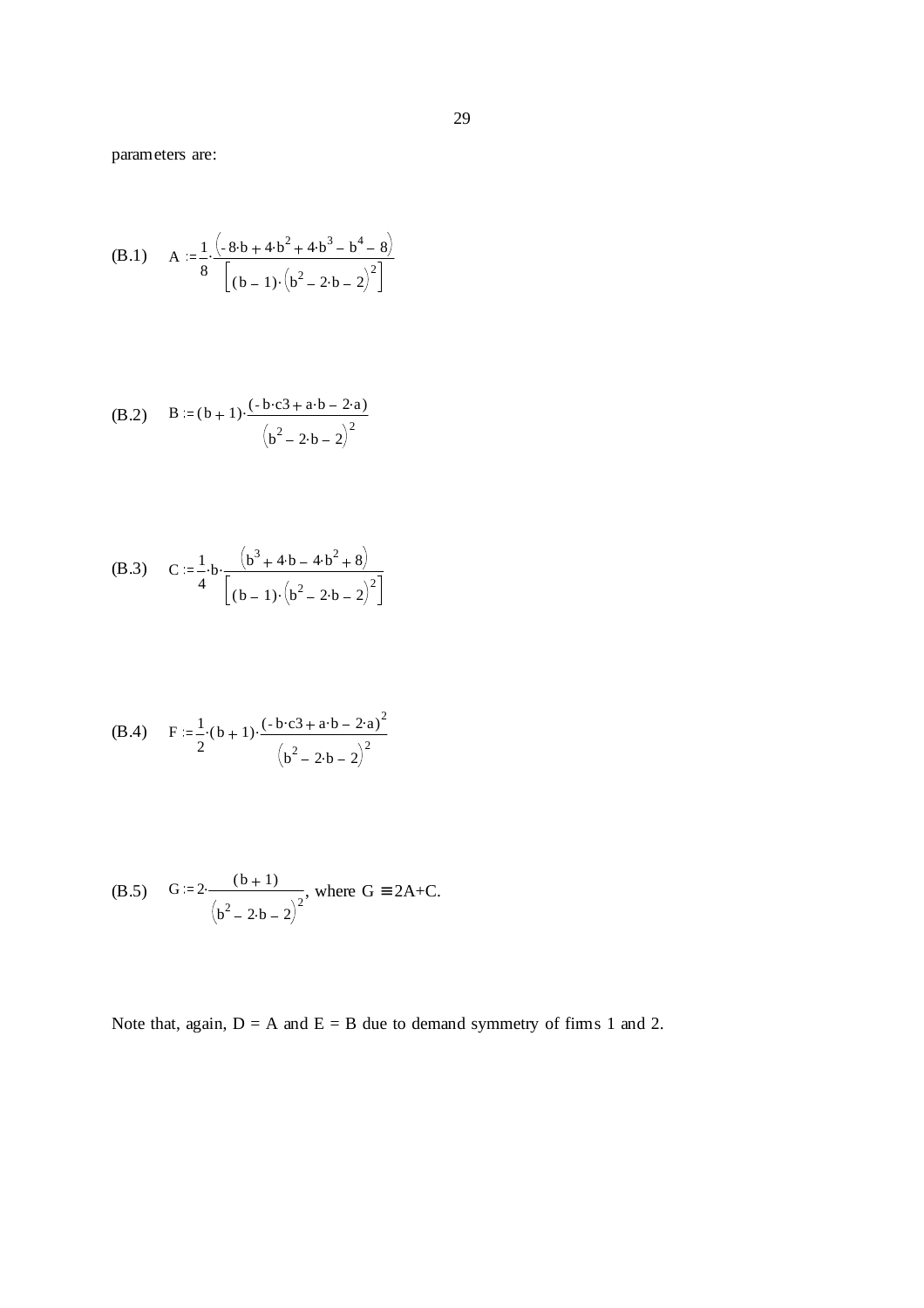Appendix C: Optimal Output Levels

(C.1) 
$$
q1^{ALL} := \frac{1}{4} \cdot ac3 \cdot \frac{(4 \cdot (2 \cdot b + 1) \cdot (b - 1) \cdot (b - d) \cdot \delta + b)}{((2 \cdot (2 \cdot b + 1) \cdot (b - 1) \cdot \delta + 1) \cdot ((2 \cdot b + 1) \cdot (b - 1)))}
$$

where  $d \equiv (a-c)/(a-c_3)$ . The denominator is positive as  $b-1 < 0$  and  $2(2b+1)(b-1)\delta+1 < 0$  (from  $G <$ δ, with G for the alliance in appendix A). For a positive output level the numerator should also be positive. A sufficient (but not necessary) condition is that

 $(C.2)$   $b < d$ ,

which is more restrictive than assumption (13) that  $b < d_1 = (a-c_1)/(a-c_3)$ , as  $c_1 \le c$  and  $d_1 \ge d$ .

(C.3) 
$$
q3^{ALL} := \frac{1}{2} \cdot ac3 \cdot \frac{\left[2 \cdot (2 \cdot b + 1) \cdot (b - 1) \cdot (-b + 2 \cdot b \cdot d - 1) \cdot \delta - 1 + b^2 - b\right]}{(2 \cdot (2 \cdot b + 1) \cdot (b - 1) \cdot \delta + 1) \cdot ((2 \cdot b + 1) \cdot (b - 1))}
$$

The numerator is again positive. The denominator should be positive.  $-1+b^2-b$  is negative on the interval  $(-\frac{1}{2},1)$ . A necessary (but not sufficient condition) is, given that  $b-1 < 0$ , that  $-(1+b)+2bd$  is negative, which is always true for  $b \le 0$ , and which otherwise implies that  $d < (1+b)/(2b)$ , which follows from equation (13). This condition also implies (for  $0 < b$ ) that  $b < 1/(2d-1)$ . If, for example, as in the text, a-c = 1, and a-c<sub>3</sub> = 0.95, then  $b < 0.90$ , which excludes close substitutes.

(C.4) *Positive*  $q_3^{\text{ALL}}$ : 0 < 2(2b+1)(b-1)(2bd-(1+b))δ-1-b+b<sup>2</sup>.